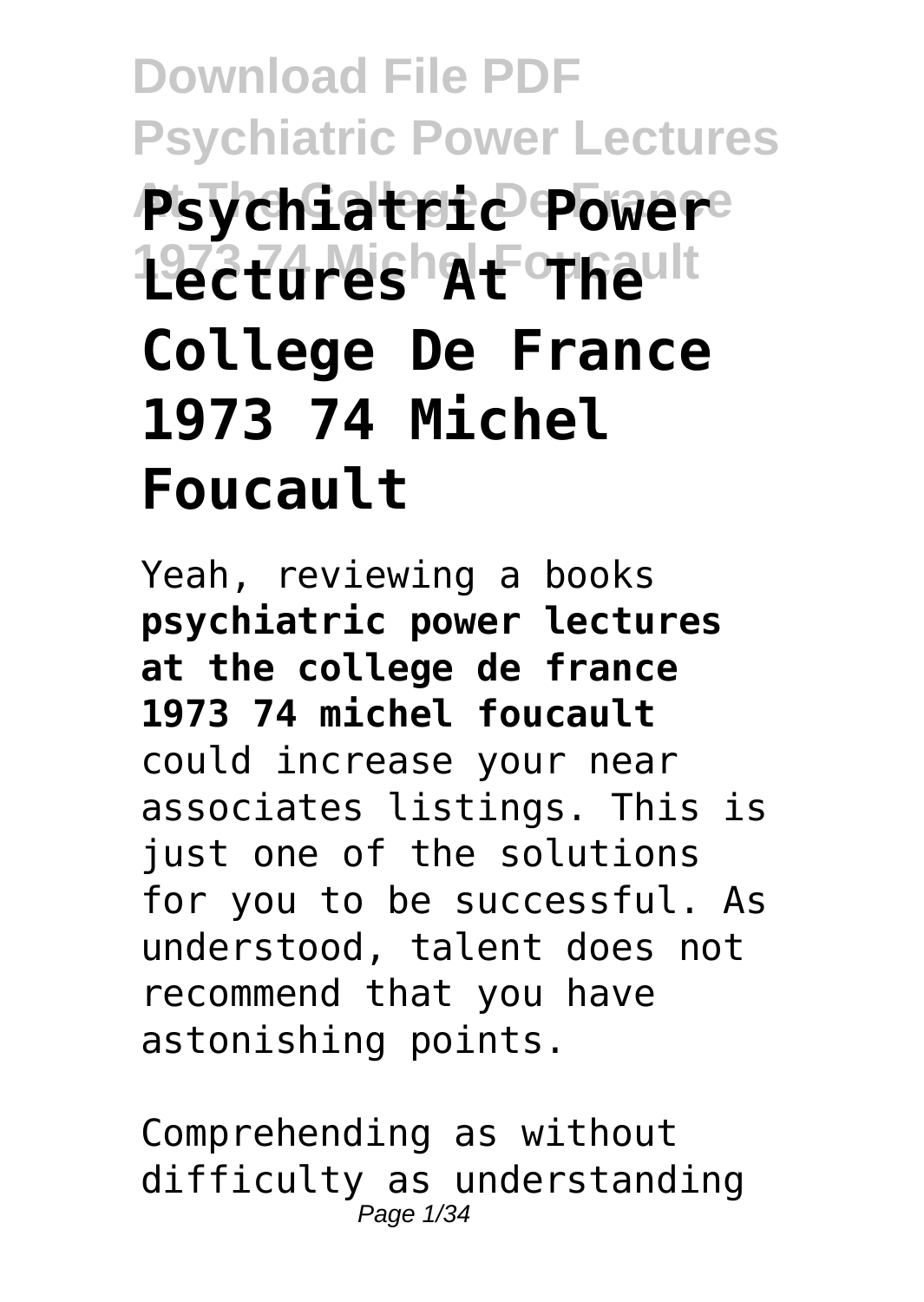even more than extra wille pay for each success.<br>paichboring to the cault neighboring to, the proclamation as competently as keenness of this psychiatric power lectures at the college de france 1973 74 michel foucault can be taken as capably as picked to act.

*Psychiatry Lecture: How to do a Psychiatric Assessment Merikangas: Future Directions in Psychiatric Epidemiology (full version)* **Psychiatry \u0026 Big Pharma: Exposed - Dr James Davies, PhD** Foucault 13/13: Psychiatric Power (1973-1974) *Introduction and Neurotransmitters (Memorable* Page 2/34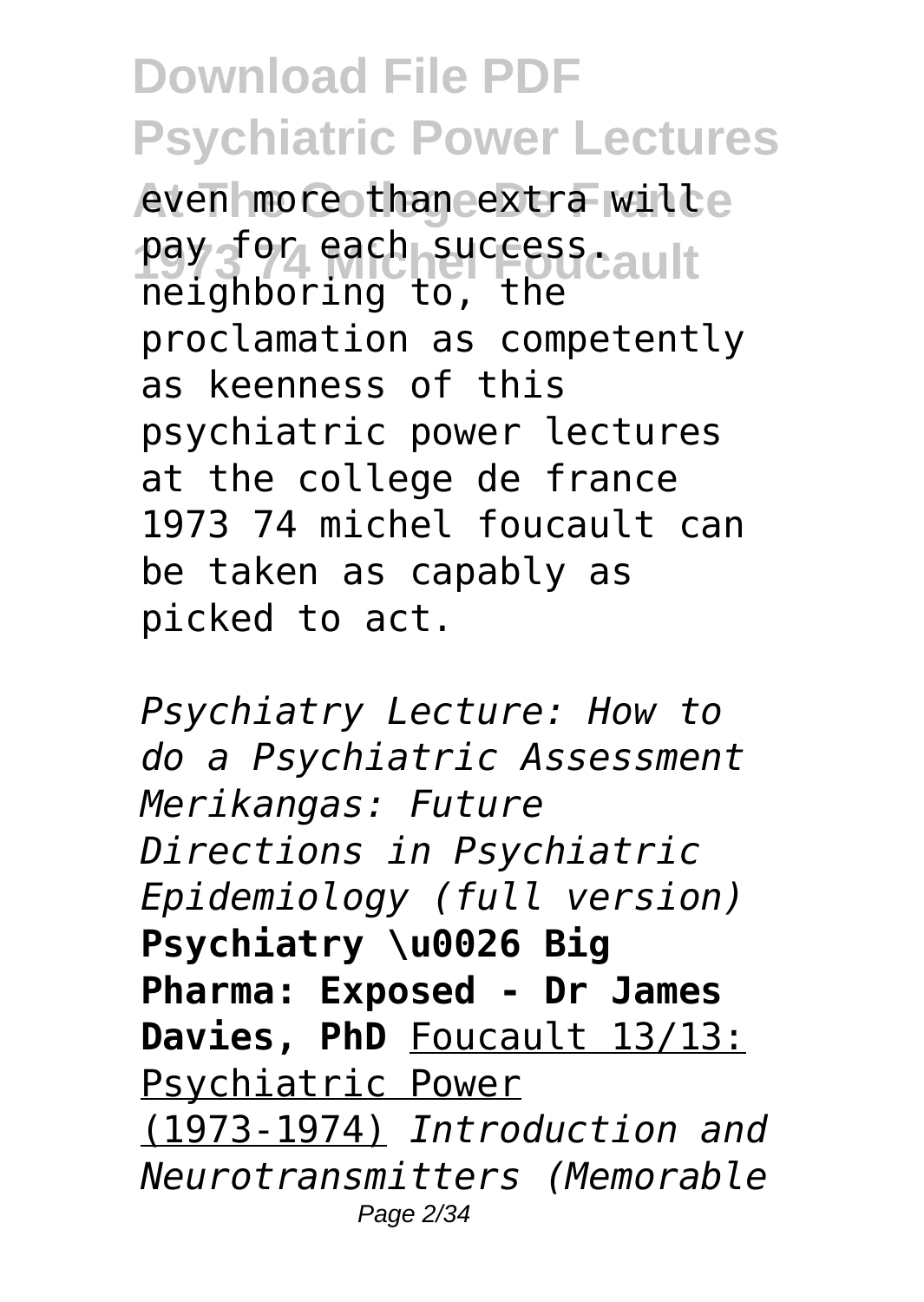**At The College De France** *Psychopharmacology 1 \u0026* **1973 74 Michel Foucault** *2) Year 4C Psychiatry Revision Lecture - MSE \u0026 Psychotic Disorders Carl Gustav Jung \u0026 The Red Book (part 1) Foucault an Introduction - Part 1, Psychiatry, Power, Oppression, Depression, Philosophy Revealing the Mind: The Promise of Psychedelics MindSet PLS - The Power of Attitude on the Mind \u0026 Beyond - 1* Lecture of Nancy McWilliams: \"What is Mental Health?\" - DEREE 22.02.2012 Neither Settler Nor Native: Celebrating Recent Work by Mahmood Mamdani Mathematics and sex | Clio Cresswell | TEDxSydneyHow to Page 3/34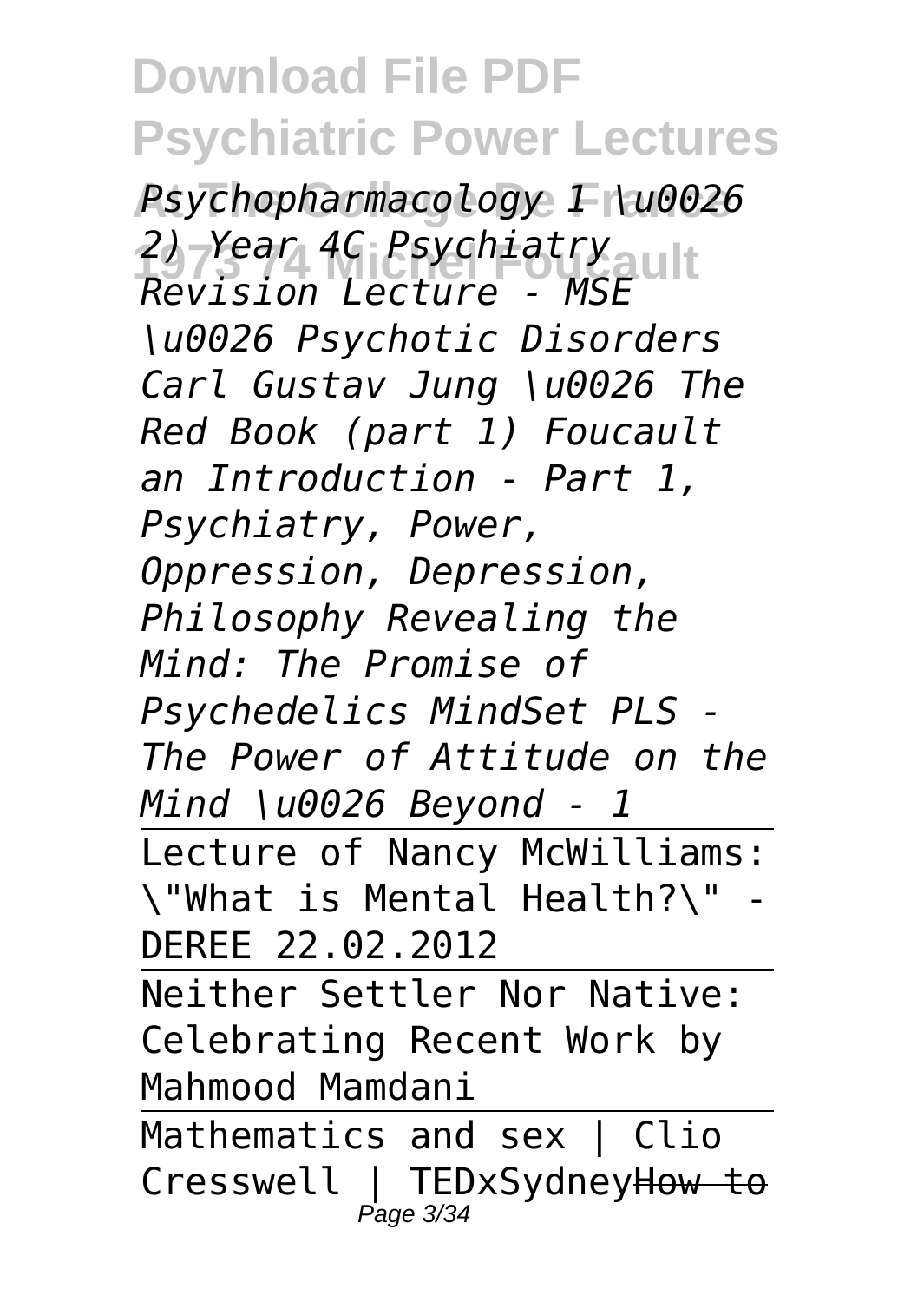**At The College De France** know your life purpose in 5 minutes | Adam Leipzig |<br>TED Molinu Why door that TEDxMalibu Why does the universe exist? | Jim Holt The power of believing that you can improve | Carol Dweck**\"Everything happens for a reason\" -- and other lies I've loved | Kate Bowler** *How to motivate yourself to change your behavior | Tali Sharot | TEDxCambridge Life of the Mind: Great Lectures from the Grove – Dr. Carl Trueman, Lecture 2* After watching this, your brain will not be the same Lara Boyd | TEDxVancouver*The psychology of selfmotivation | Scott Geller | TEDxVirginiaTech The three* Page 4/34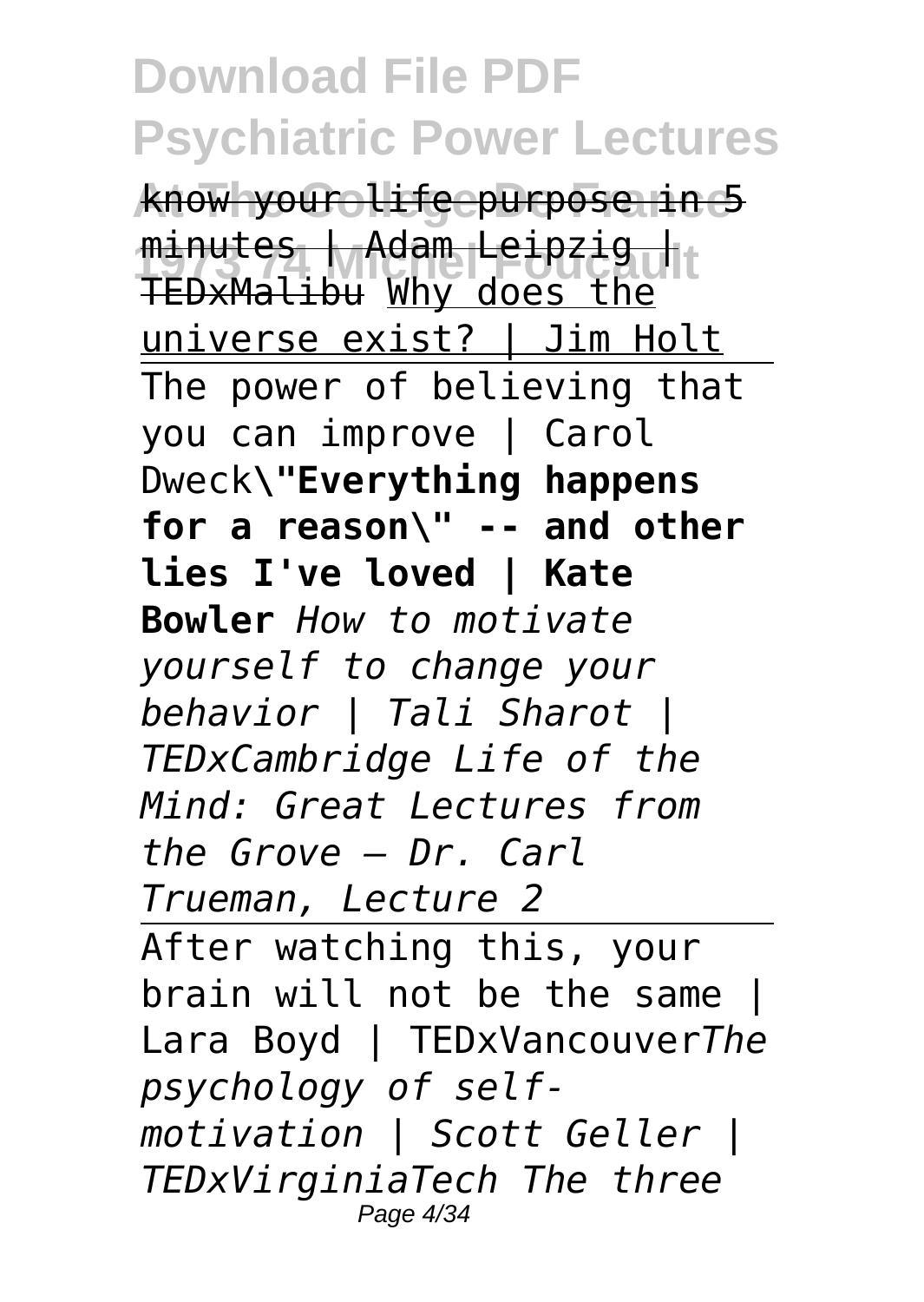**Download File PDF Psychiatric Power Lectures At The College De France** *secrets of resilient people* **1973 74 Michel Foucault** *| Lucy Hone | TEDxChristchurch Narcissist Invades, Replaces Your Comfort Zone, Boundaries (Lecture SF University)* Sport psychology - inside the mind of champion athletes: Martin Hagger at TEDxPerth **The Psychopath \u0026 The Sociopath: A Masterclass Chapter 2.5: Michel Foucault, power** Jon Kabat-Zinn - \"The Healing Power of Mindfulness\"**Psychiatric Power Lectures At The** In Psychiatric Power, the fourth volume in the collection of his groundbreaking lectures at the Collège de France, Page 5/34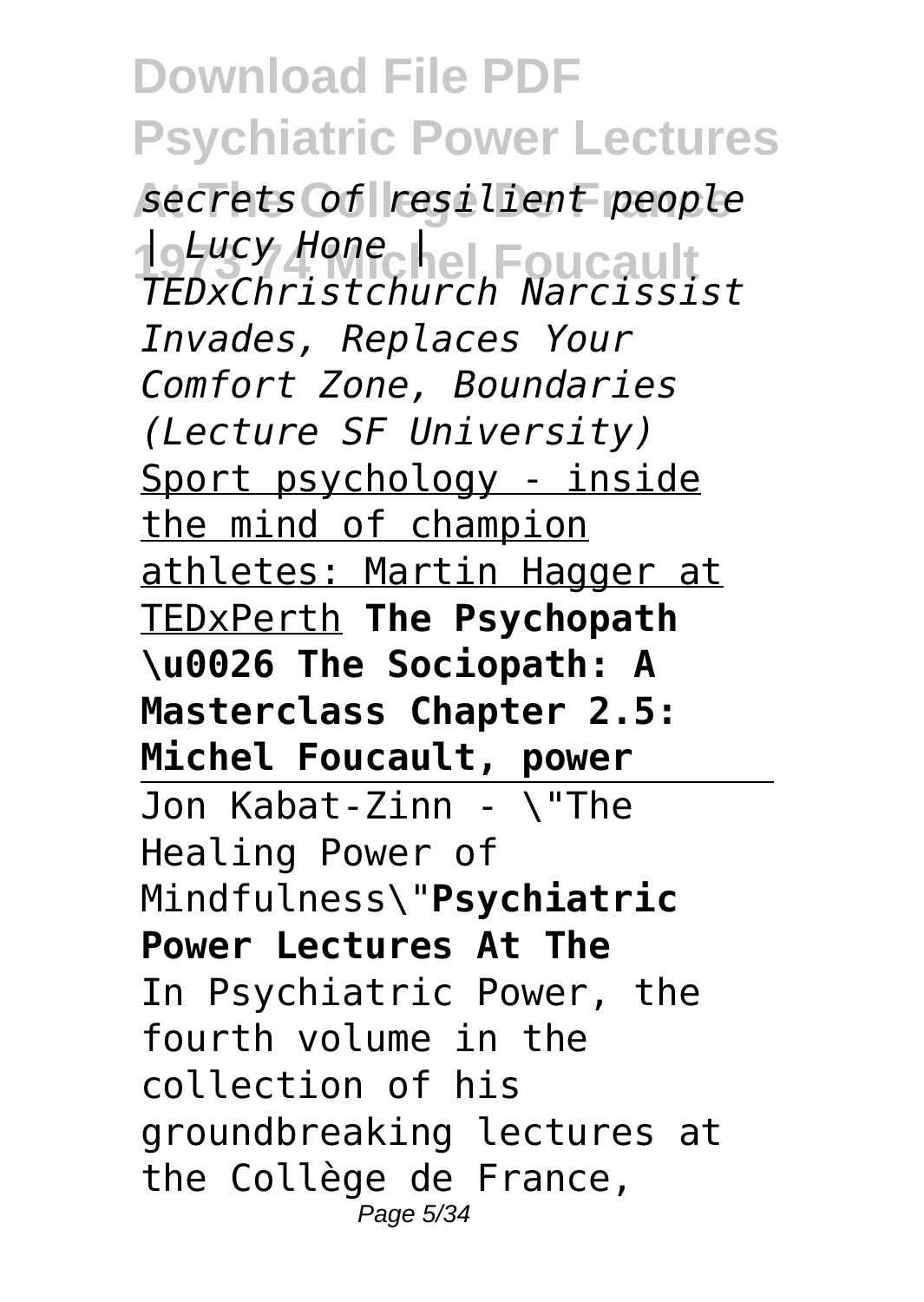Michel Foucault addressese and expands upon the ideas in his seminal Madness and Civilization, sketching the genealogy of psychiatry and of its characteristic form of power/knowledge.

#### **Psychiatric Power: Lectures at the Collège de France, 1973 ...** In Psychiatric Power, the fourth volume in the collection of his

groundbreaking lectures at the Collège de France, Michel Foucault addresses and expands upon the ideas in his seminal Madness and Civilization, sketching the genealogy of psychiatry and of its characteristic form Page 6/34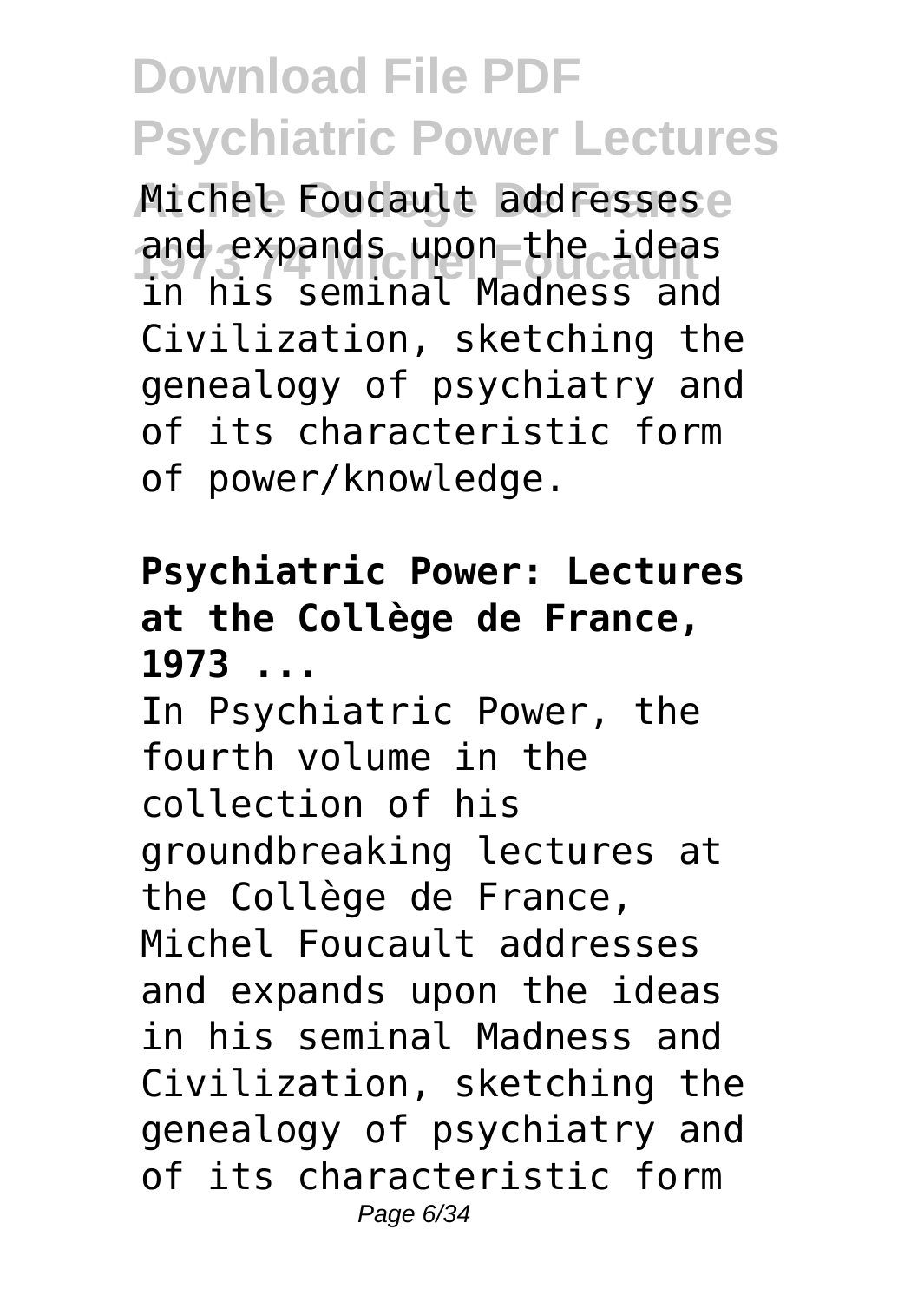**Download File PDF Psychiatric Power Lectures** of power/knowledge. France **1973 74 Michel Foucault Psychiatric Power: Lectures at the Collège de France, 1973 ...** Psychiatric Power: Lectures at the Collège de France, 1973-1974 Michel Foucault, Lectures at the Collège de France: Author: M. Foucault: Editor: A. Davidson:

Translated by: Graham  $Burchel1:$ 

#### **Psychiatric Power: Lectures at the Collège de France, 1973 ...**

of intensification " of reality. Psychiatric ^ power and discourse of truth. ^ The problem simulation of and the insurrection of the Page 7/34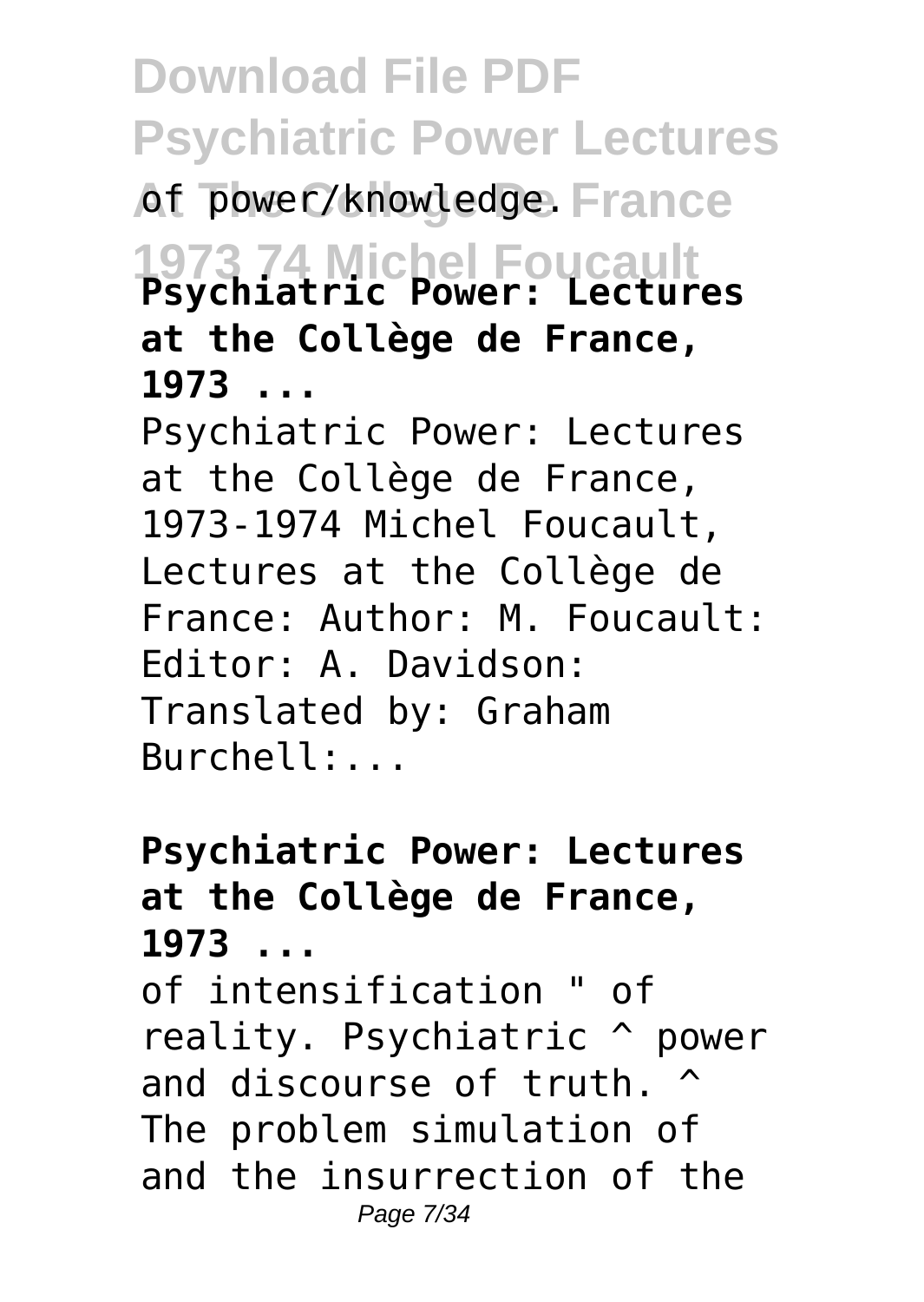hysterics. **Colleghe Questione** the birth of of Foucault psychoanalysis. seven 19 DECEMBER 1973 17l3 Psychiatric power. ^ A treatment by Francois Leuret and its strategic elements: 1-creating an imbalance of power; 2-the ruse

#### **Psychiatric Power: Lectures at the College de France, 1973-74**

Psychiatric Power: Lectures at the Collège de France, 1973-74 Michel Foucault In this new addition to the Collège de France Lecture Series Michel Foucault explores the birth of psychiatry, examining Western society's division Page 8/34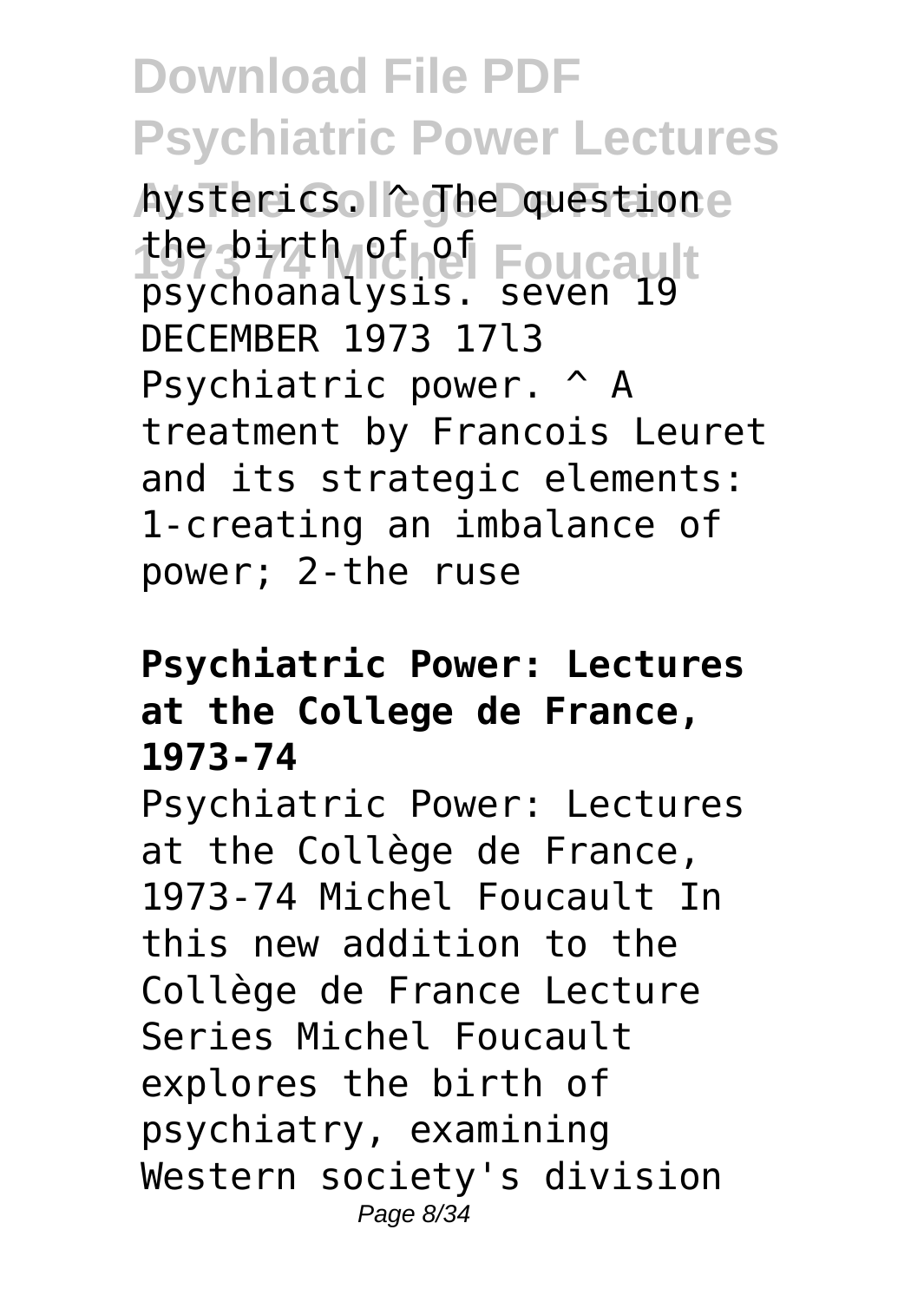**At Thad Cand gsane' Fand how** medicine and law influenced<br>these attitudes these attitudes.

#### **Psychiatric Power: Lectures at the Collège de France, 1973 ...** Psychiatric Power Book Subtitle Lectures at the Collège de France, 1973-1974 Authors. M. Foucault; Editors. A. Davidson; Translated by Burchell, G. Series Title Michel Foucault, Lectures at the Collège de France Copyright 2006 Publisher Palgrave Macmillan UK Copyright Holder Palgrave Macmillan, a division of Nature America Inc. Softcover ISBN 978-1-4039-8651-1 Page 9/34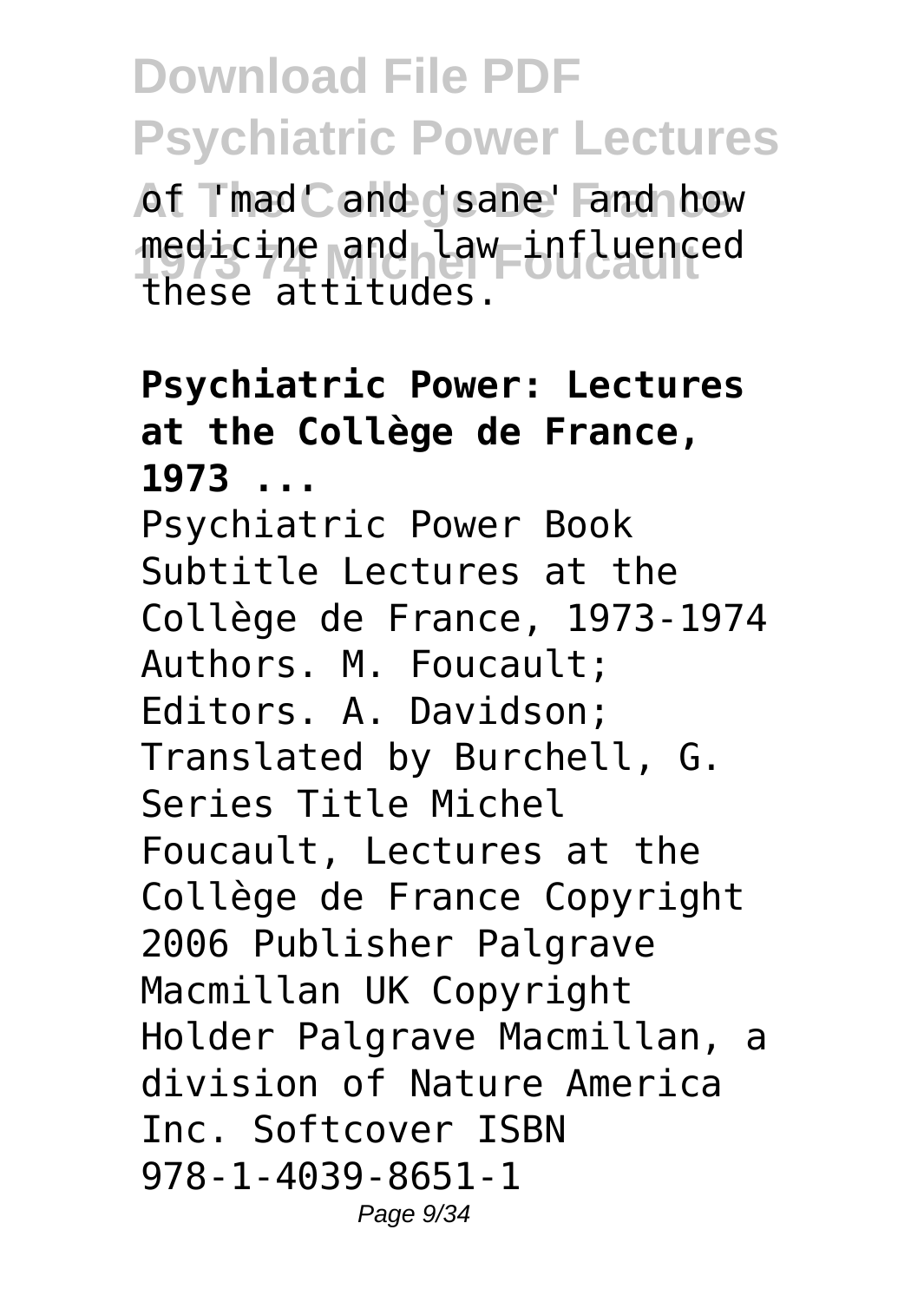**Download File PDF Psychiatric Power Lectures At The College De France Psychiatnic Power - Lectures at the Collège de France ...** Psychiatric Power Book Subtitle Lectures at the Collège de France, 1973-1974 Authors. M. Foucault; Editors. A. Davidson; Translated by Burchell, G. Series Title Michel Foucault, Lectures at the Collège de France Copyright 2006 Publisher Palgrave Macmillan UK Copyright Holder Palgrave Macmillan, a division of Macmillan Publishers Limited eBook ISBN 978-0-230-24506-8 DOI

**Psychiatric Power - Lectures at the Collège de France ...** Largest collection of free Page 10/34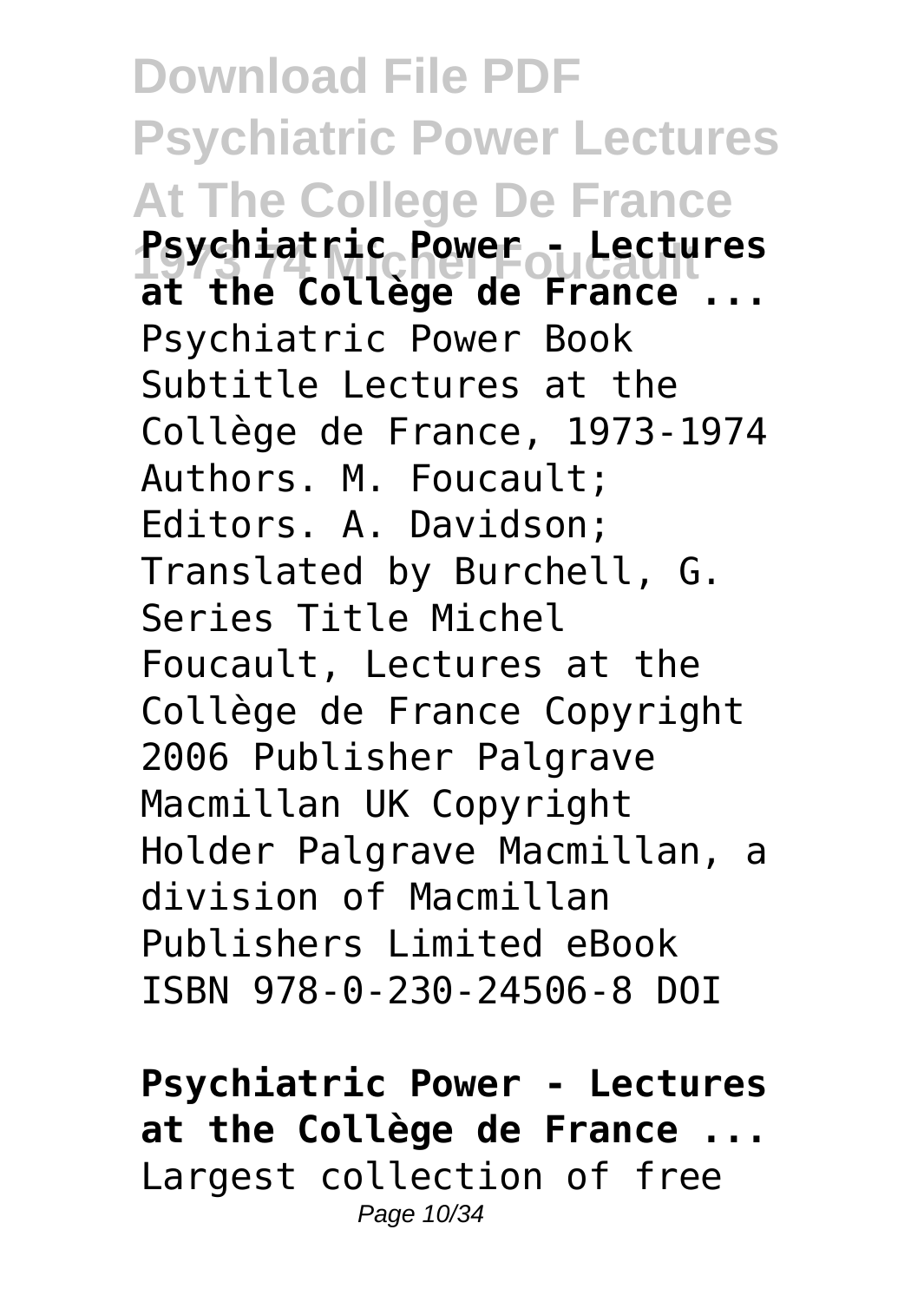PowerPoint Presentations & **1973 74 Michel Foucault** December 5, 2020 ] Medical Lectures on Psychiatry. Officer at HomiBhabha Cancer Hospital Sangrur Punjab Ayush Jobs [ December 5, 2020 ] Senior Executive EXL Noida Uttar Pradesh Ayush Jobs [ December 5, 2020 ] Incharge at Deepak Foundation Vadodara Gujarat Ayush Jobs

**Psychiatry & Psychology PowerPoints & Lectures ...** And of course Foucault sets the stage, first, for his next lecture series, the 1974-1975 lectures on Abnormal. Psychiatric power, Foucault tells us, spreads through abnormal children Page 11/34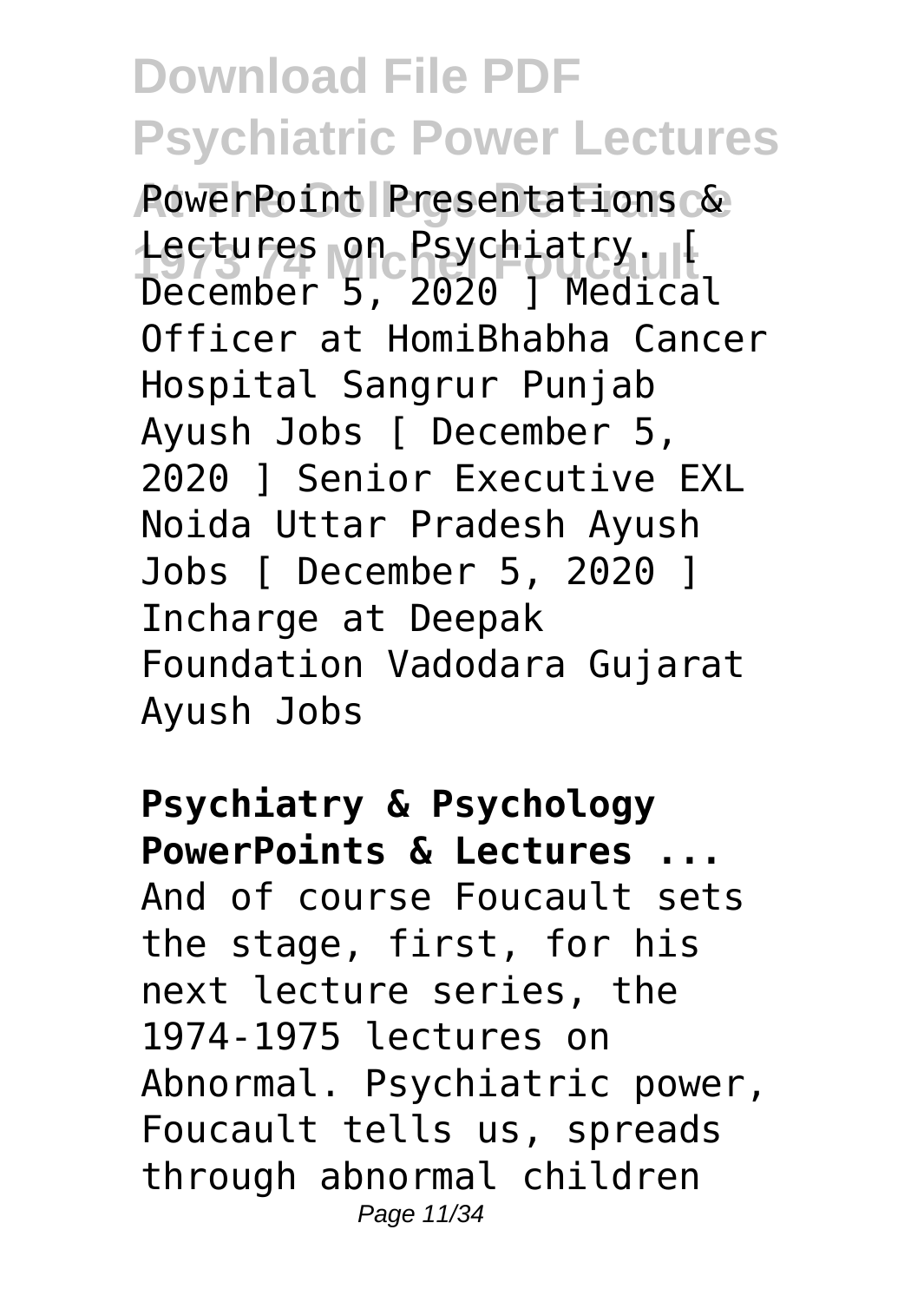**At The College De France** (p. 190), and gets diffused through the very notion of normality (p. 202 and 221)—drawing on Canguilhem, whom he quotes: "'Normal' is the term used by the nineteenth century to designate the scholastic prototype and the state of organic health."

#### **Bernard E. Harcourt | Introducing Psychiatric Power ...**

psychiatric power lectures at the collge de france 1973 1974 Oct 08, 2020 Posted By Horatio Alger, Jr. Media TEXT ID 9609bc78 Online PDF Ebook Epub Library college de france series translator graham burchell country Page 12/34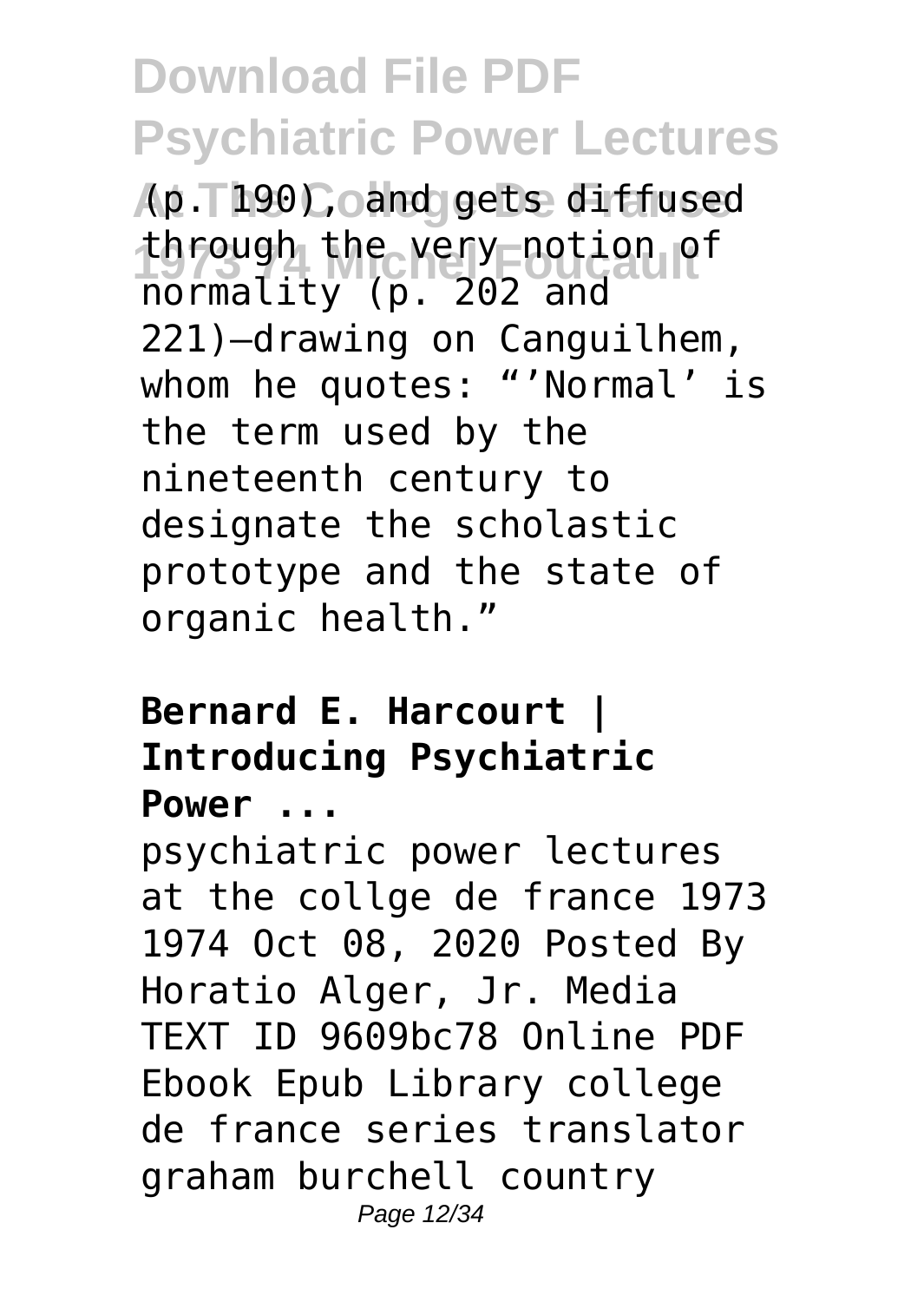**At The College De France** france language french published st martins press<br>lectures on the will to kn lectures on the will to know 1970 1971 penal theories and

#### **Psychiatric Power Lectures At The Collge De France 1973**

**...**

Psychiatric Power: Lectures at the College de France, 1973-74 | Michel Foucault | download | B–OK. Download books for free. Find books

#### **Psychiatric Power: Lectures at the College de France, 1973 ...**

This collection of lectures delivered at the College de France from 1973-1974 is a remarkable update of Foucault's thinking on Page 13/34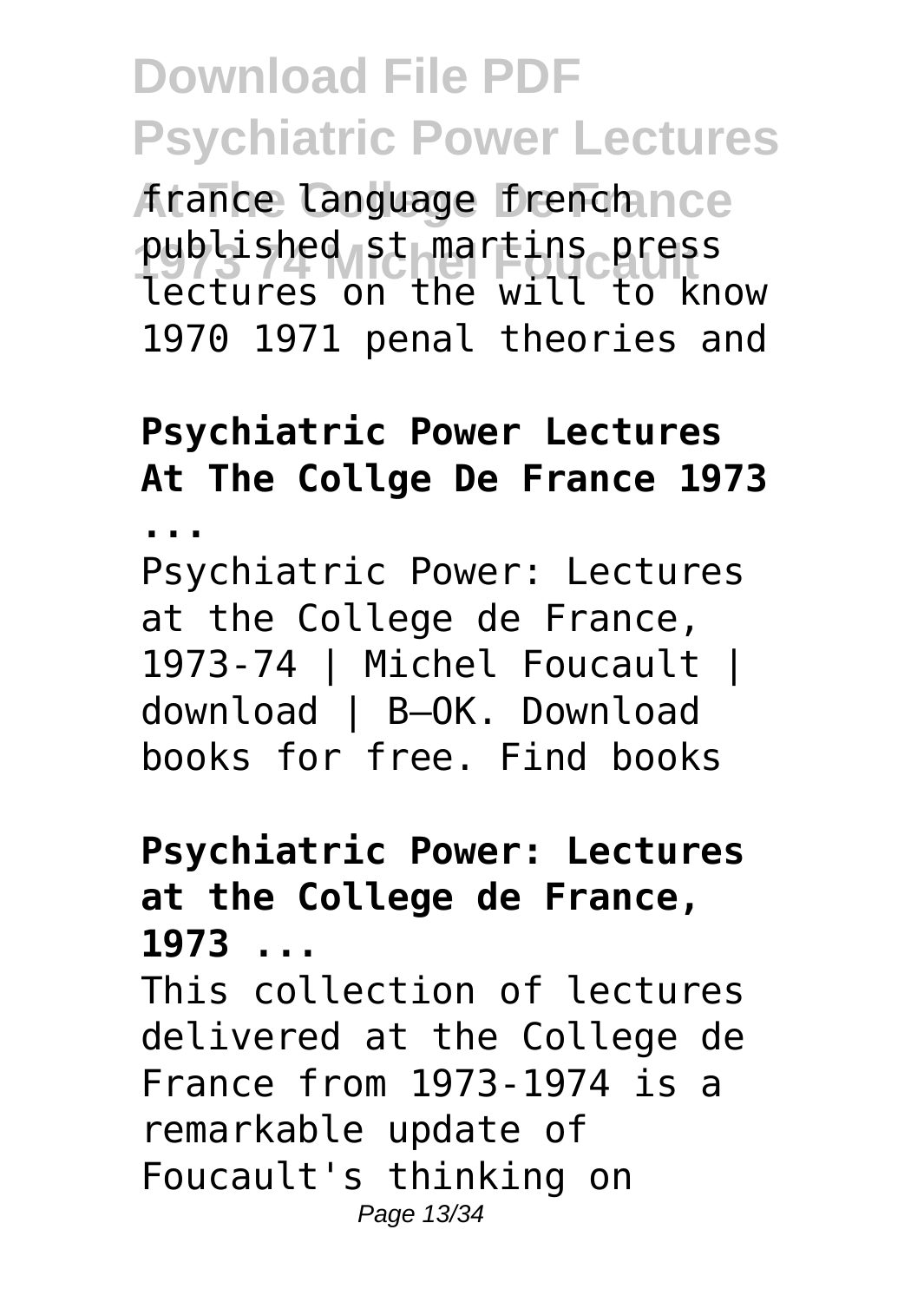psychiatry and its France constitutive<sub>ne</sub> Foucault transformations. There is a substantial revision of the early work in `History of Madness,' which Foucault now feels was a history of representations.

#### **Amazon.com: Customer reviews: Psychiatric Power: Lectures ...**

In Psychiatric Power, the fourth volume in the collection of his groundbreaking lectures at the Collège de France, Michel Foucault addresses and expands upon the ideas in his seminal Madness and Civilization, sketching the genealogy of psychiatry and Page 14/34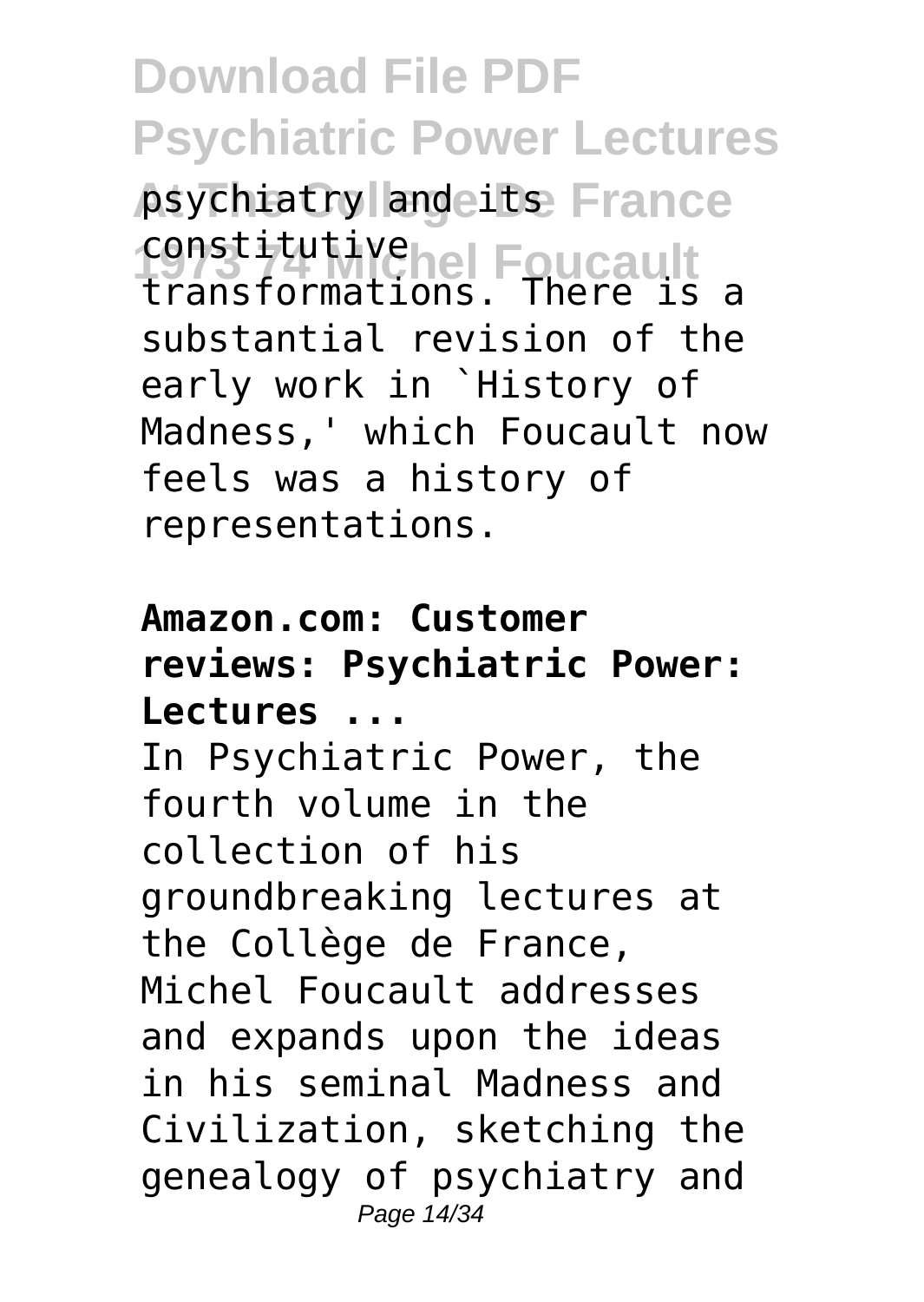**At The College De France** of its characteristic form of-power/knowledge. Madness and Civilization undertook the archeology of the division according to which, in Western Society, the madman found himself separated from the sane.

**Psychiatric Power | Michel Foucault | Macmillan** Psychiatric Power: Lectures at the Collège de France, 1973--1974 Volume 1 of Lectures at the Collège de France Series Volume 3 of Michel Foucault Lectures at the Collège de France: Author: Michel Foucault: Editors: Jacques Lagrange, Arnold I. Davidson: Translated by: Graham Page 15/34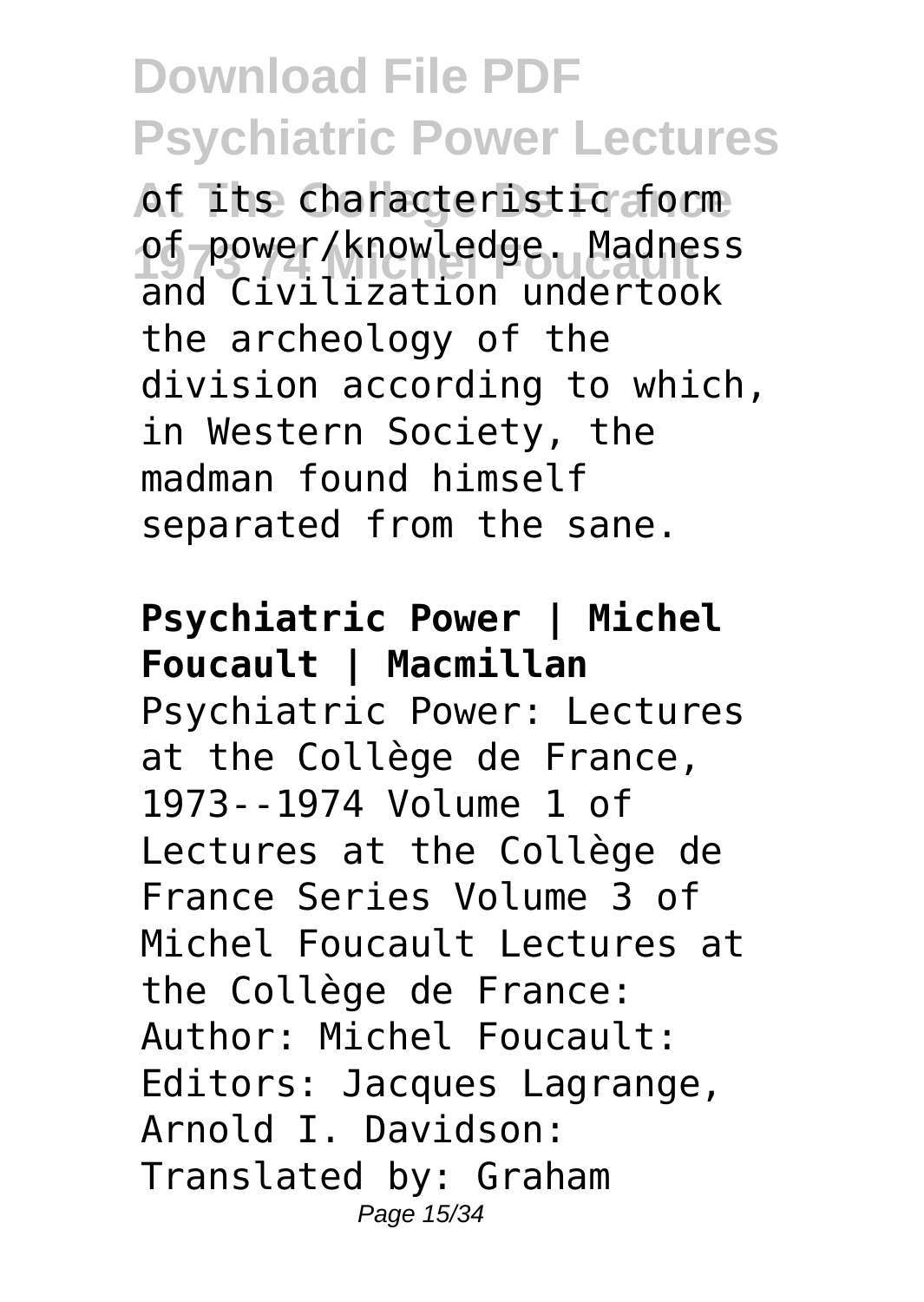**At The College De France** Burchell: Publisher: **Macmillan, 2008: ISBN:**<br>م12202214 0780212202212 0312203314, 9780312203313: Length: 382 pages: Subjects

#### **Psychiatric Power: Lectures at the Collège de France, 1973 ...**

Psychiatric power : lectures at the Collège de France, 1973-1974. [Michel Foucault; Jacques Lagrange; Graham Burchell; Arnold I Davidson] -- In "Psychiatric Power," the fourth volume in the collection of his groundbreaking lectures at the College de France, Michel Foucault addresses and expands upon the ideas in his seminal "Madness and ...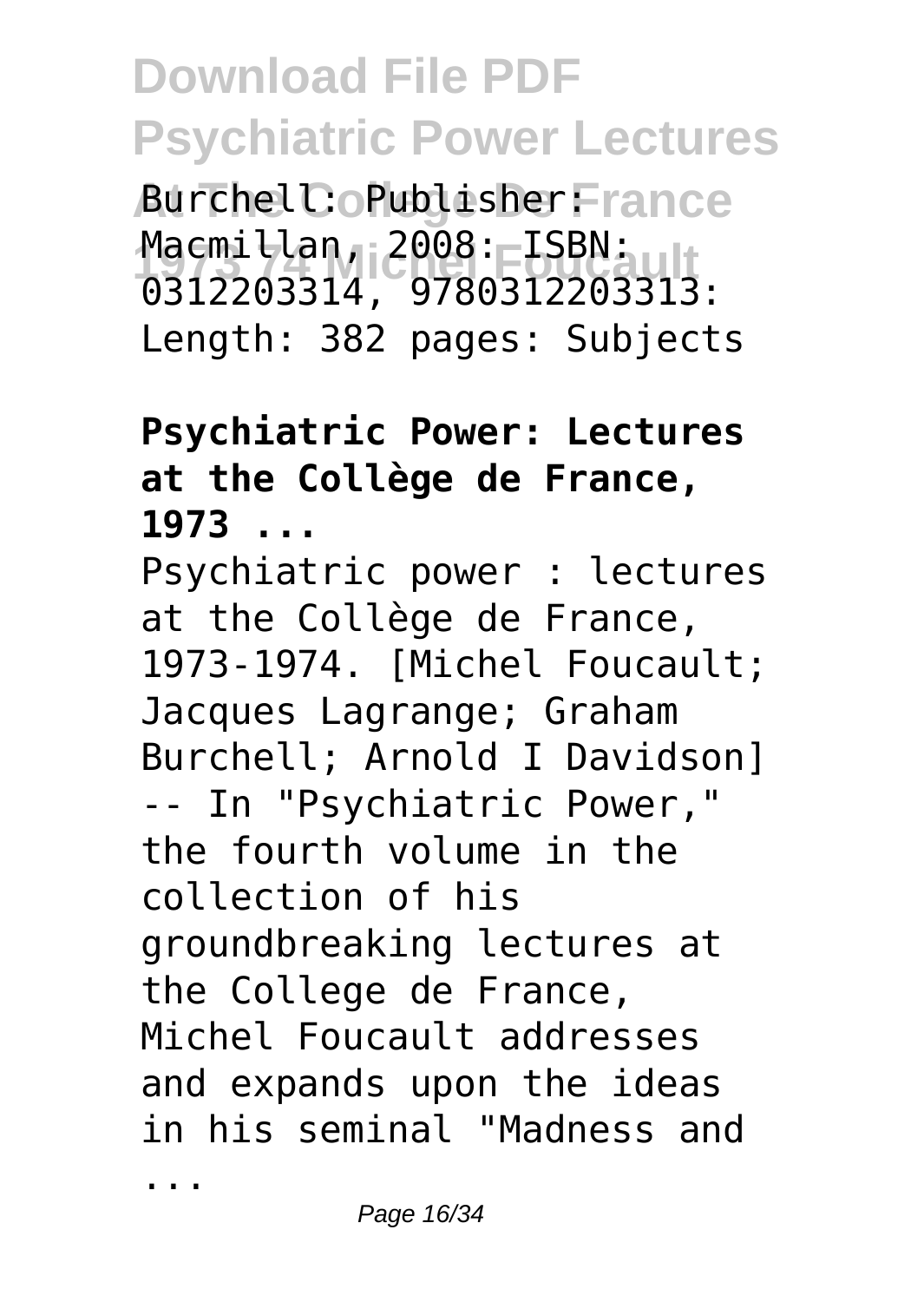**Download File PDF Psychiatric Power Lectures At The College De France 1973 74 Michel Foucault**

A historical investigation into the practice of psychiatric medicine in the western world chronicles its evolution, offering insight into how diagnoses and treatments changed throughout time and how modern social and political attitudes toward mental illness have developed, in a collection of philosophical lectures. Reprint. 15,000 first printing.

In this new addition to the Collège de France Lecture Series Michel Foucault explores the birth of Page 17/34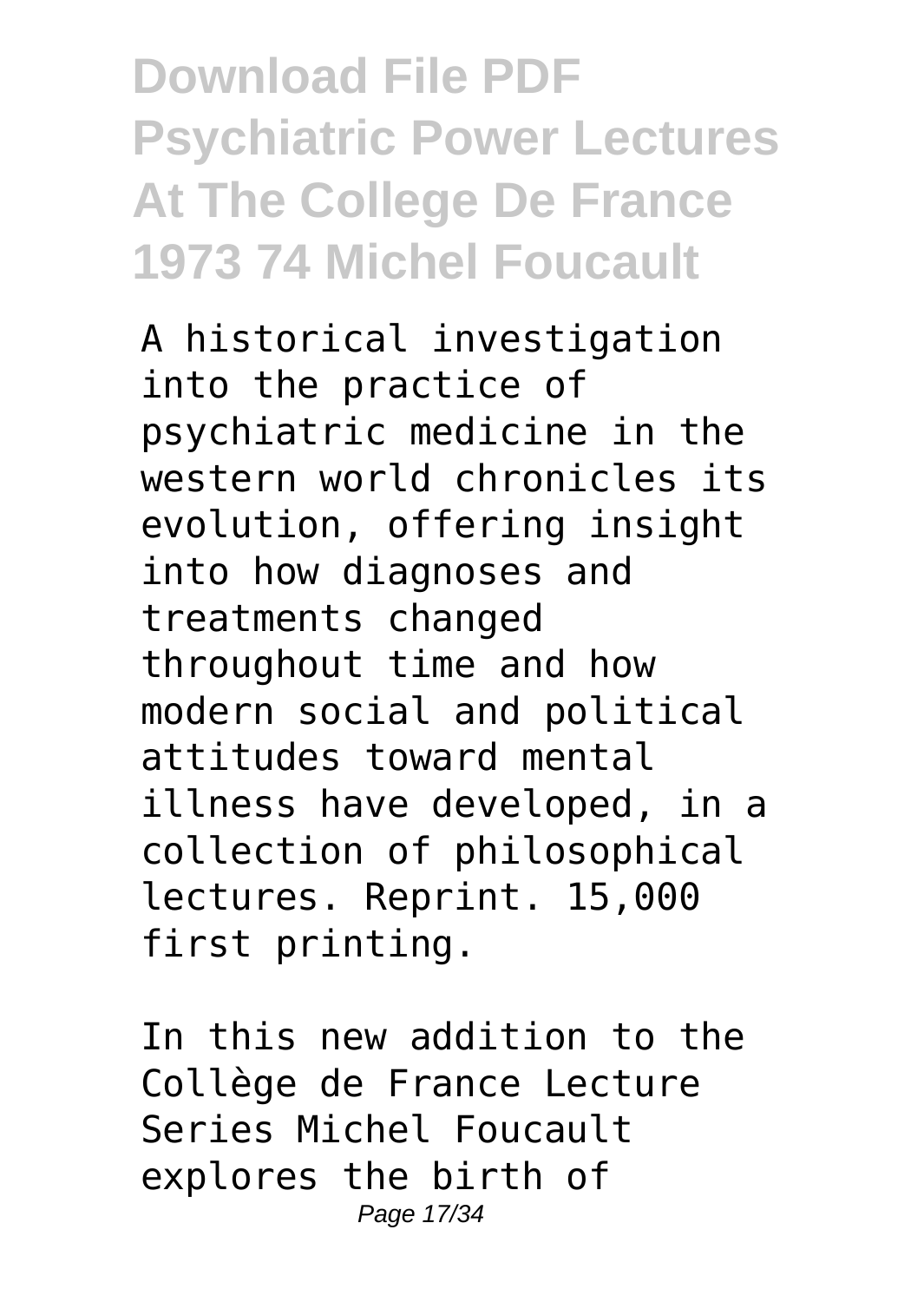psychiatry, examining ance **1973 74 Michel Foucault** of 'mad' and 'sane' and how Western society's division medicine and law influenced these attitudes. This seminal new work by a leading thinker of the modern age opens new vistas within historical and philosophical study.

Michel Foucault remains the essential philosopher of the modern world Three decades after his death, Michel Foucault remains one of the towering intellectual figures of the last halfcentury. His works on sexuality, madness, the prison, and medicine are enduring classics. From 1971 Page 18/34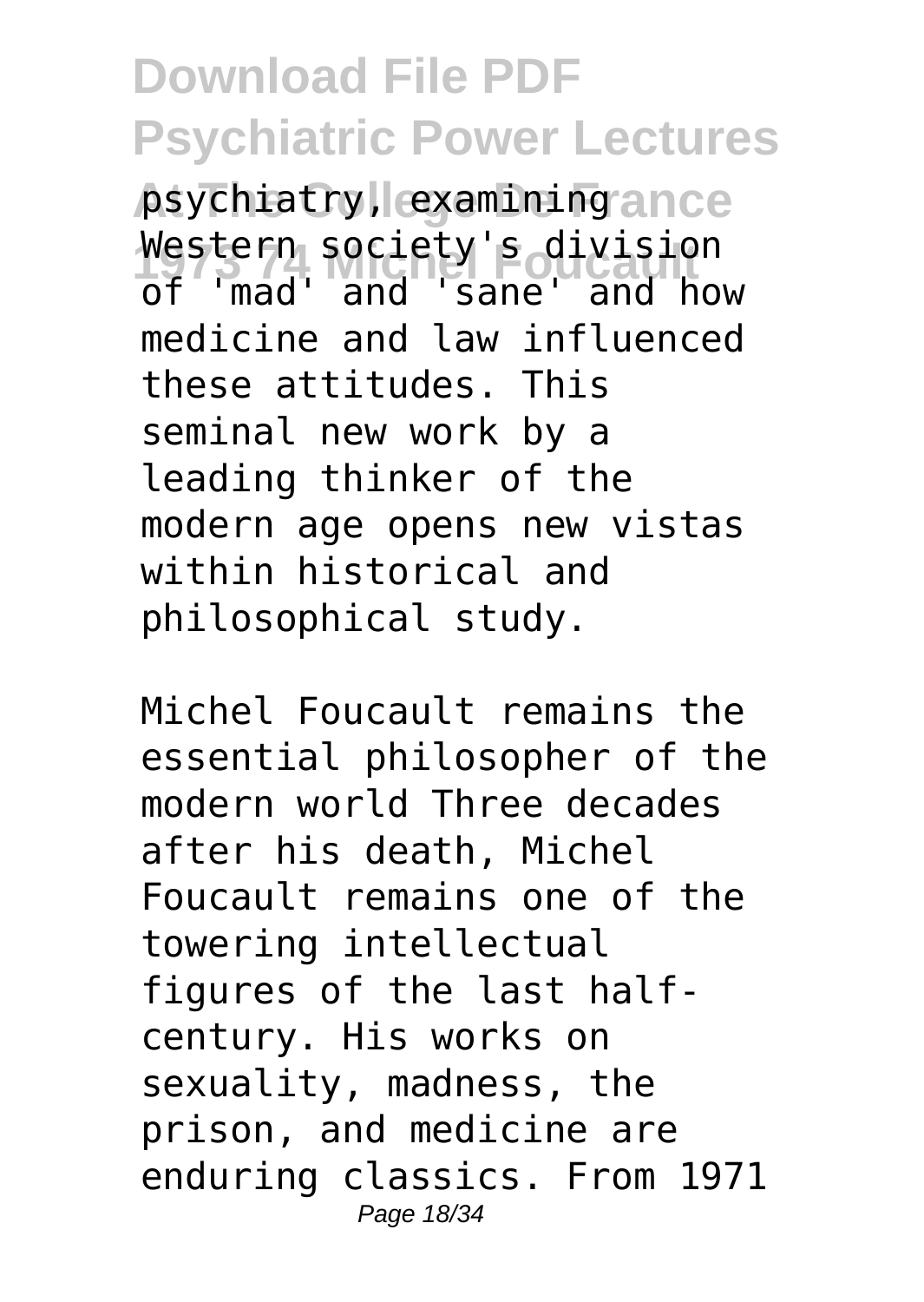Antil his death in 1984, ce Foucault gave public<br>1984 Washington for capult lectures at the famous Collège de France. These seminal events, attended by thousands, created the benchmarks for contemporary social enquiry. The lectures comprising Abnormal begin by examining the role of psychiatry in modern criminal justice, and its method of categorising individuals who "resemble their crime before they commit it." Building on the themes of societal selfdefence developed in earlier works, Foucault shows how defining "normality" became a prerogative of power in the nineteenth century, Page 19/34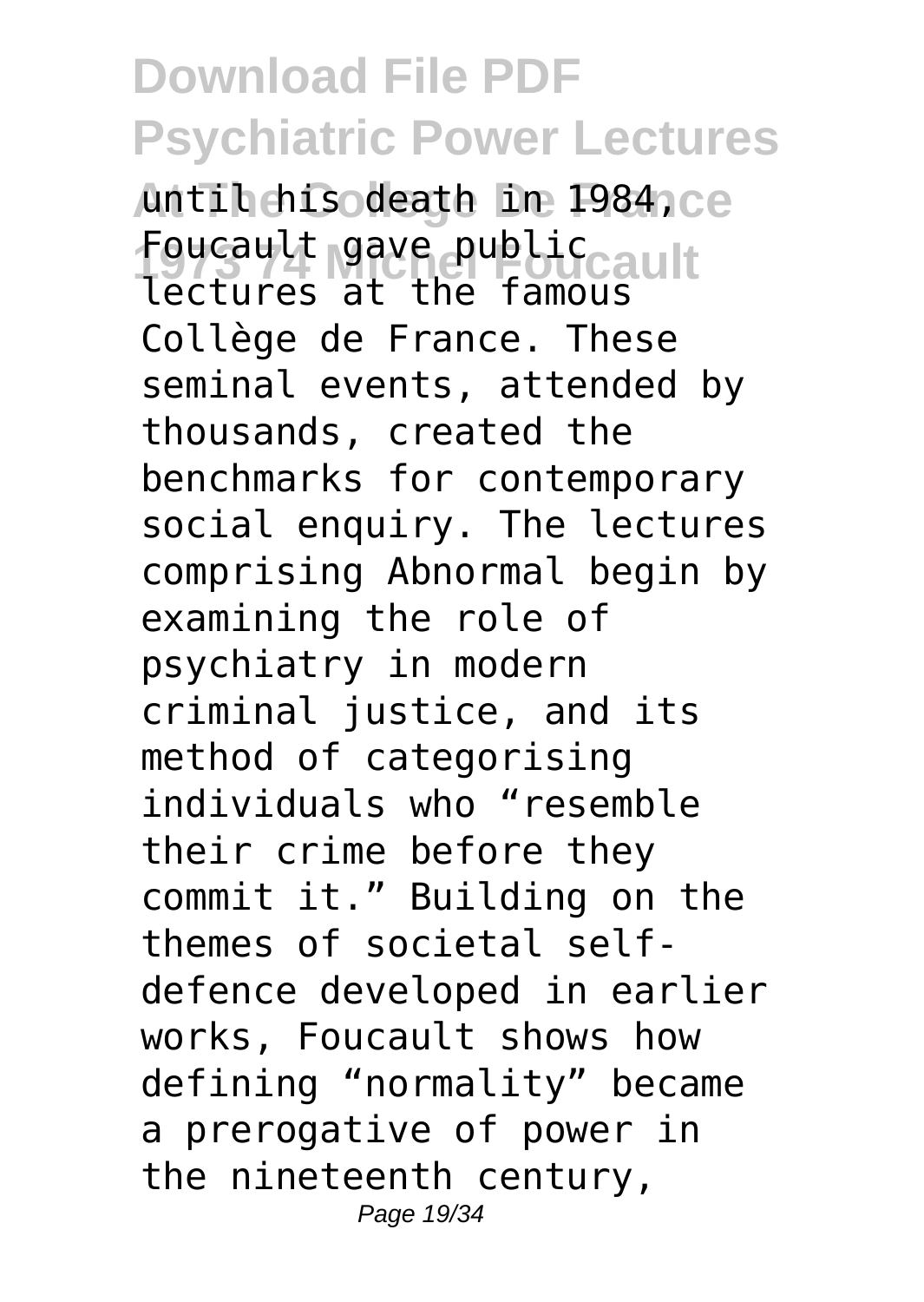#### **Download File PDF Psychiatric Power Lectures** shaping Chelege De France **1973 74 Michel Foucault** prisons to the family—meant institutions—from the to deal with "monstrosity," whether sexual, physical, or spiritual. The Collège de France lectures add immeasurably to our appreciation and understanding of Foucault's thought.

In the first of his annual series of lectures at the Collège de France, Foucault develops a vigorous Nietzschean history of the will to know through an analysis of changing procedures of truth, legal forms, and class struggles in ancient Greece. Page 20/34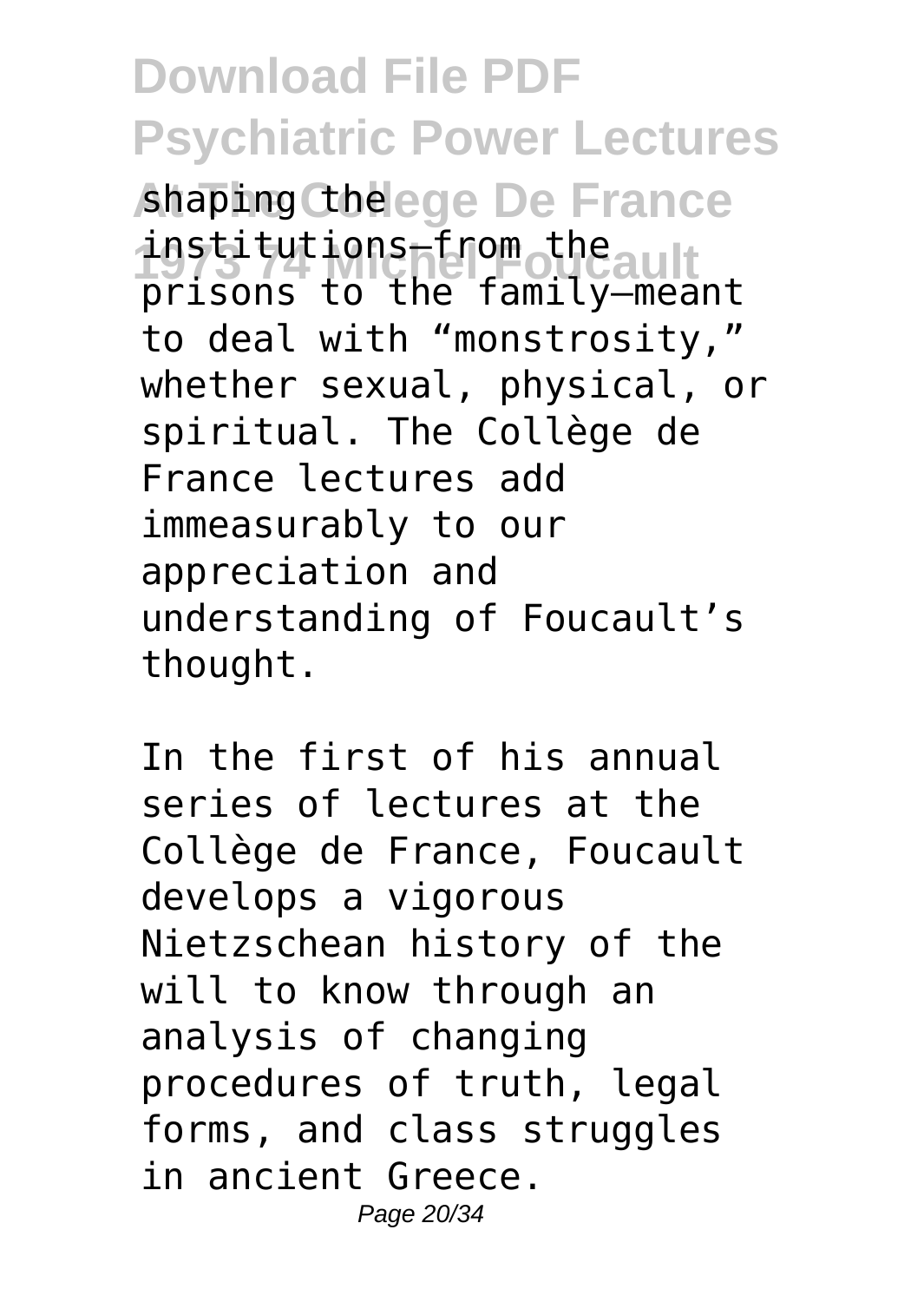**Download File PDF Psychiatric Power Lectures At The College De France** With these lectures Foucault inaugurates his investigations of truthtelling in the ethical domain of practices of techniques of the self. How and why, he asks, does the government of men require those subject to power to be subjects who must tell the truth about themselves? -- Publisher's website.

These thirteen lectures on the 'punitive society,' delivered at the Collège de France in the first three months of 1973, examine the way in which the relations between justice and truth that govern modern penal law Page 21/34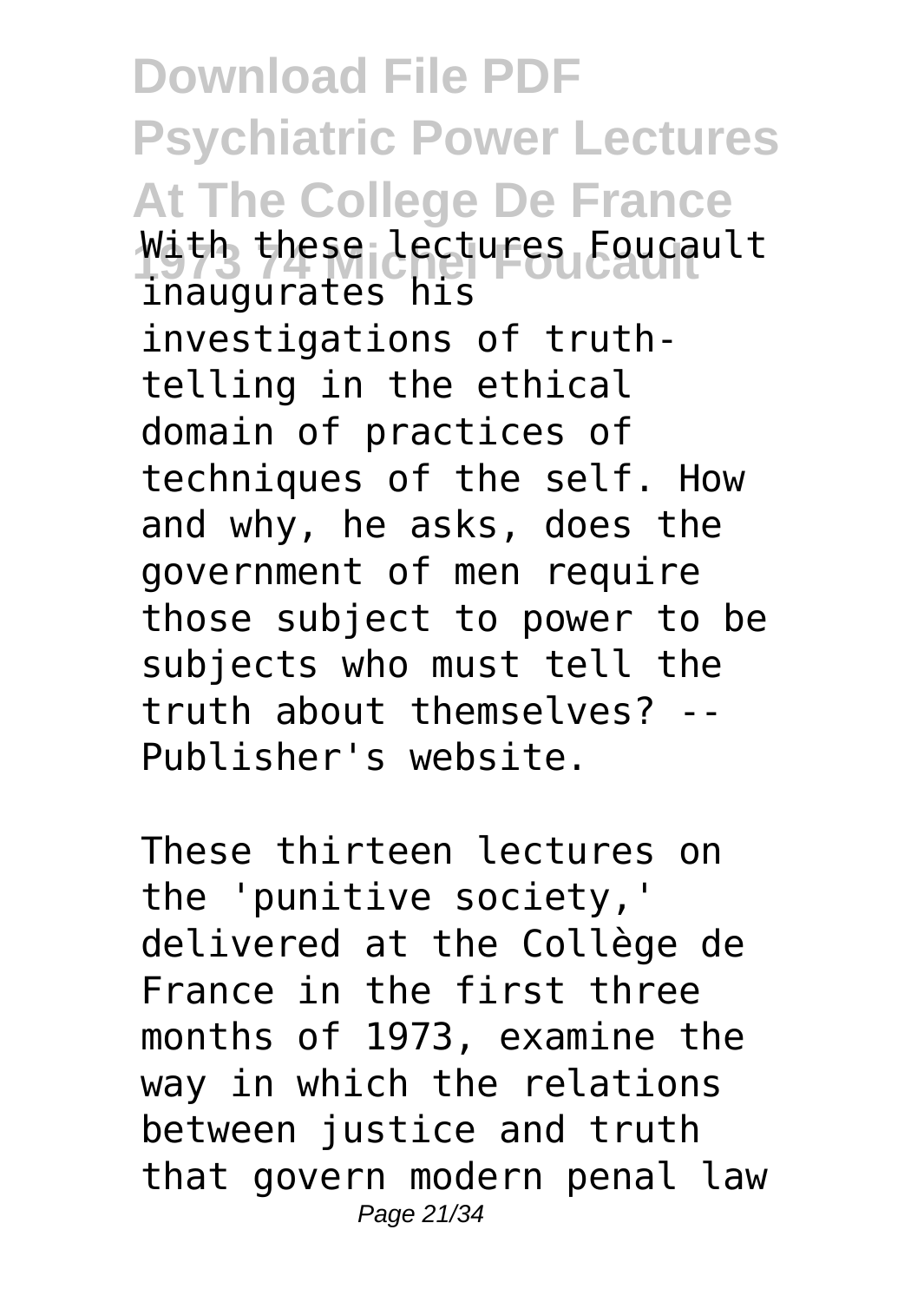were forged, and questione what links them to the emergence of a new punitive regime that still dominates contemporary society. Praise for Foucault's Lectures at the Collège de France Series "Ideas spark off nearly every page...The words may have been spoken in [the 1970s], but they seem as alive and relevant as if they had been written yesterday."—Bookforum "Foucault is quite central to our sense of where we are...[He] is carrying out, in the noblest way, the promiscuous aim of true culture."—The Nation "[Foucault] has an alert and sensitive mind that can Page 22/34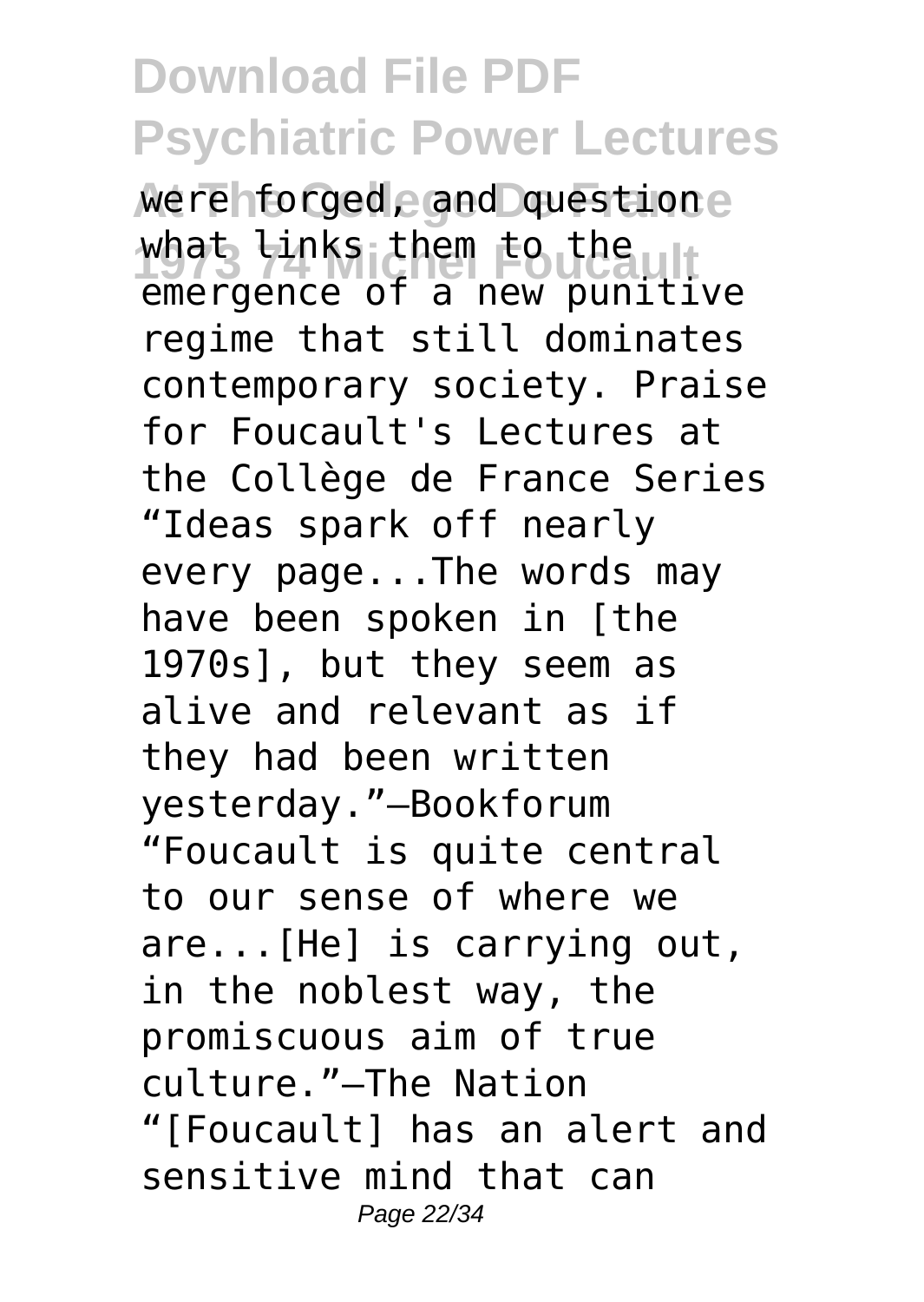**At The College De France** ignore the familiar surfaces of-established intellectual coded and ask new questions...[He] gives dramatic quality to the movement of culture."—The New York Review of Books

The Courage of the Truth is the last course that Michel Foucault delivered at the Collège de France. Here, he continues the theme of the previous year's lectures in exploring the notion of "truth-telling" in politics to establish a number of ethically irreducible conditions based on courage and conviction. His death, on June 25th, 1984, tempts us to detect the Page 23/34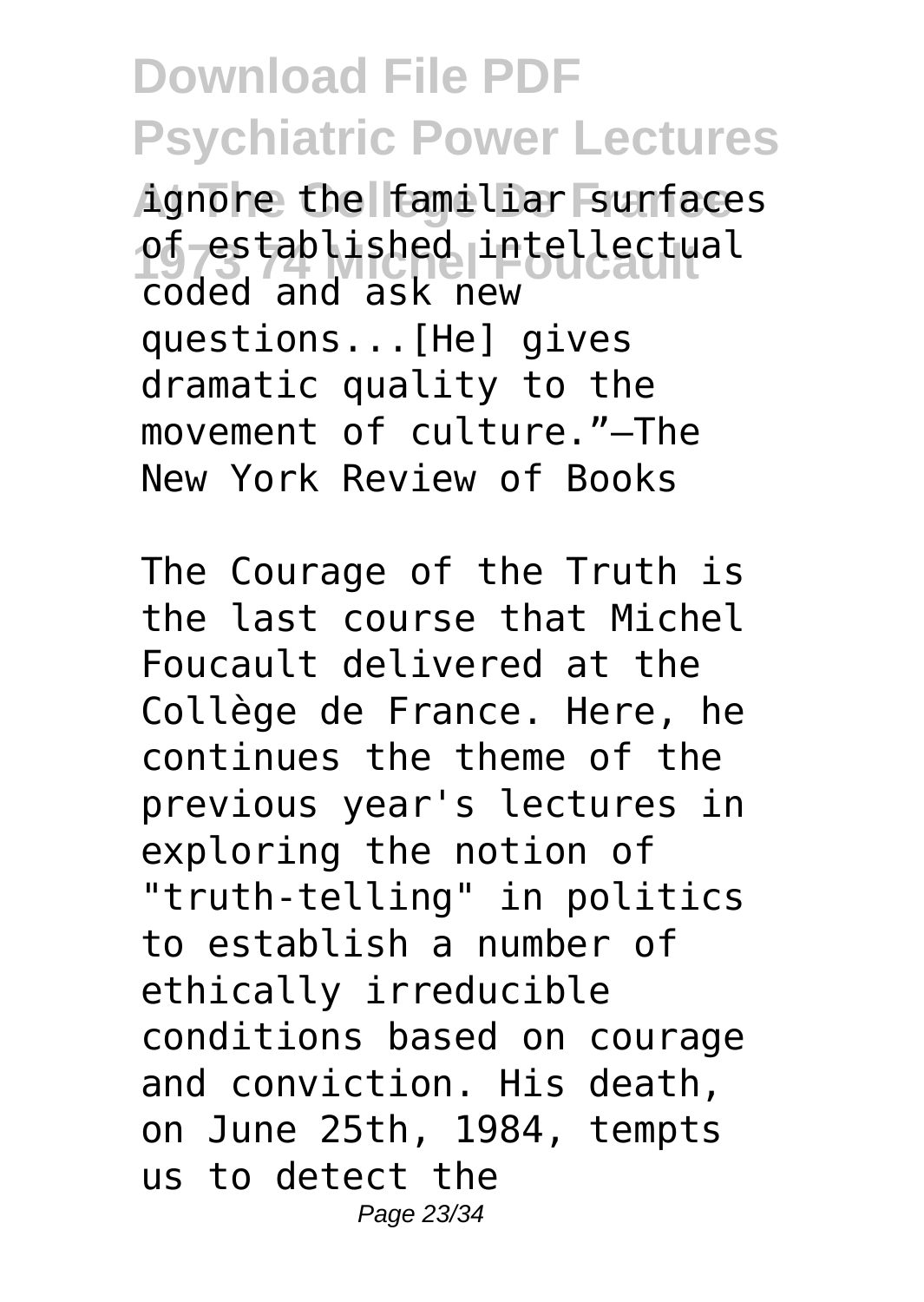philosophical testament in **1973 74 Michel Foucault** in view of the prominence these lectures, especially they give to the themes of life and death.

"What characterizes the act of justice is not resort to a court and to judges; it is not the intervention of magistrates (even if they had to be simple mediators or arbitrators). What characterizes the juridical act, the process or the procedure in the broad sense, is the regulated development of a dispute. And the intervention of judges, their opinion or decision, is only ever an episode in this development. Page 24/34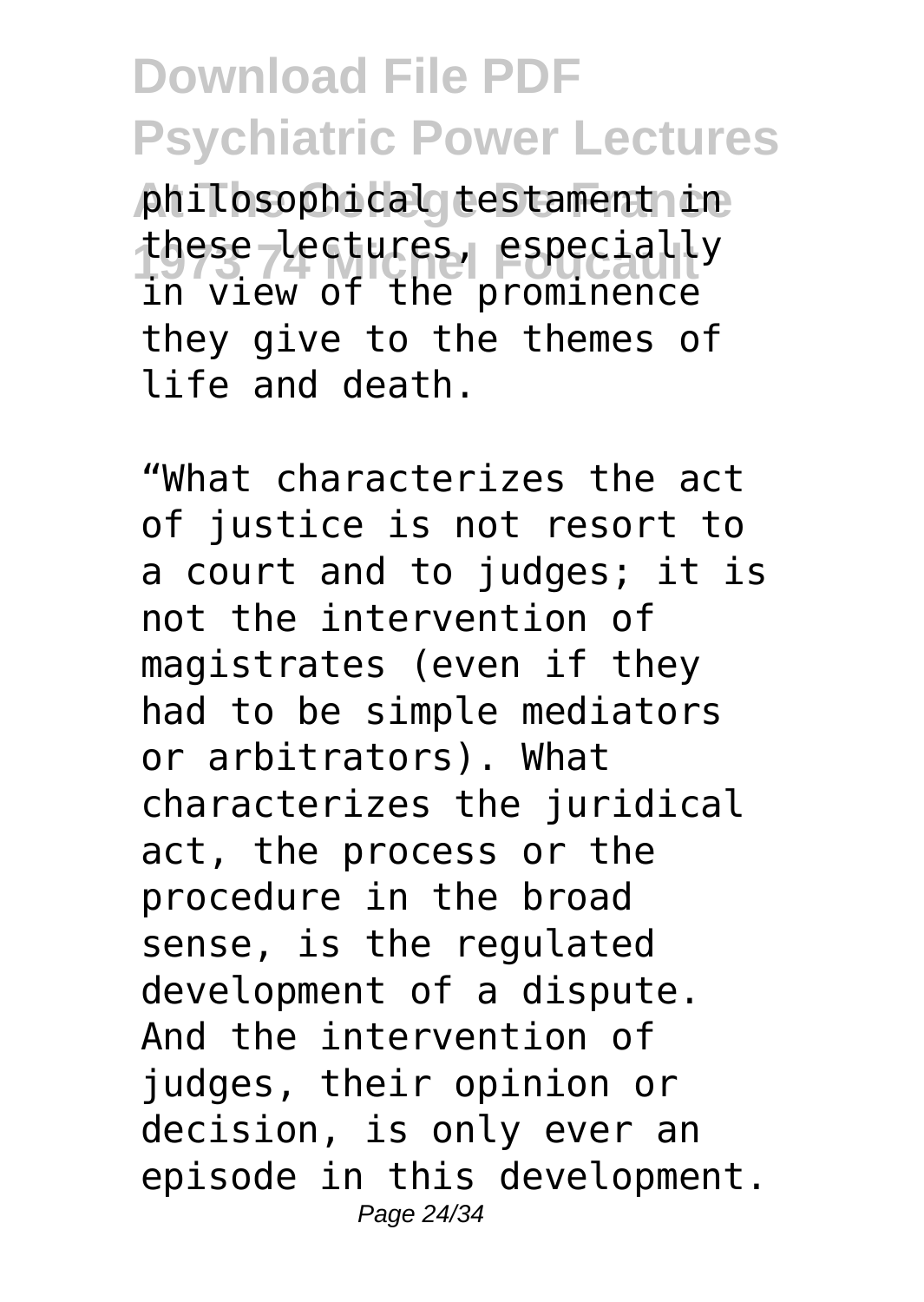What defines the juridical order-is the way in which<br>
ore contracts and unther one confronts one another, the way in which one struggles. The rule and the struggle, the rule in the struggle, this is the juridical." - Michel Foucault Penal Theories and Institutions is the title Michel Foucault gave to the lectures he delivered at the Collège de France from November 1971 to March 1972. In these lectures Michel Foucault presents for the first time his approach to the question of power that will be the focus of his research up to the writing of Discipline and Punish (1975) and beyond. His Page 25/34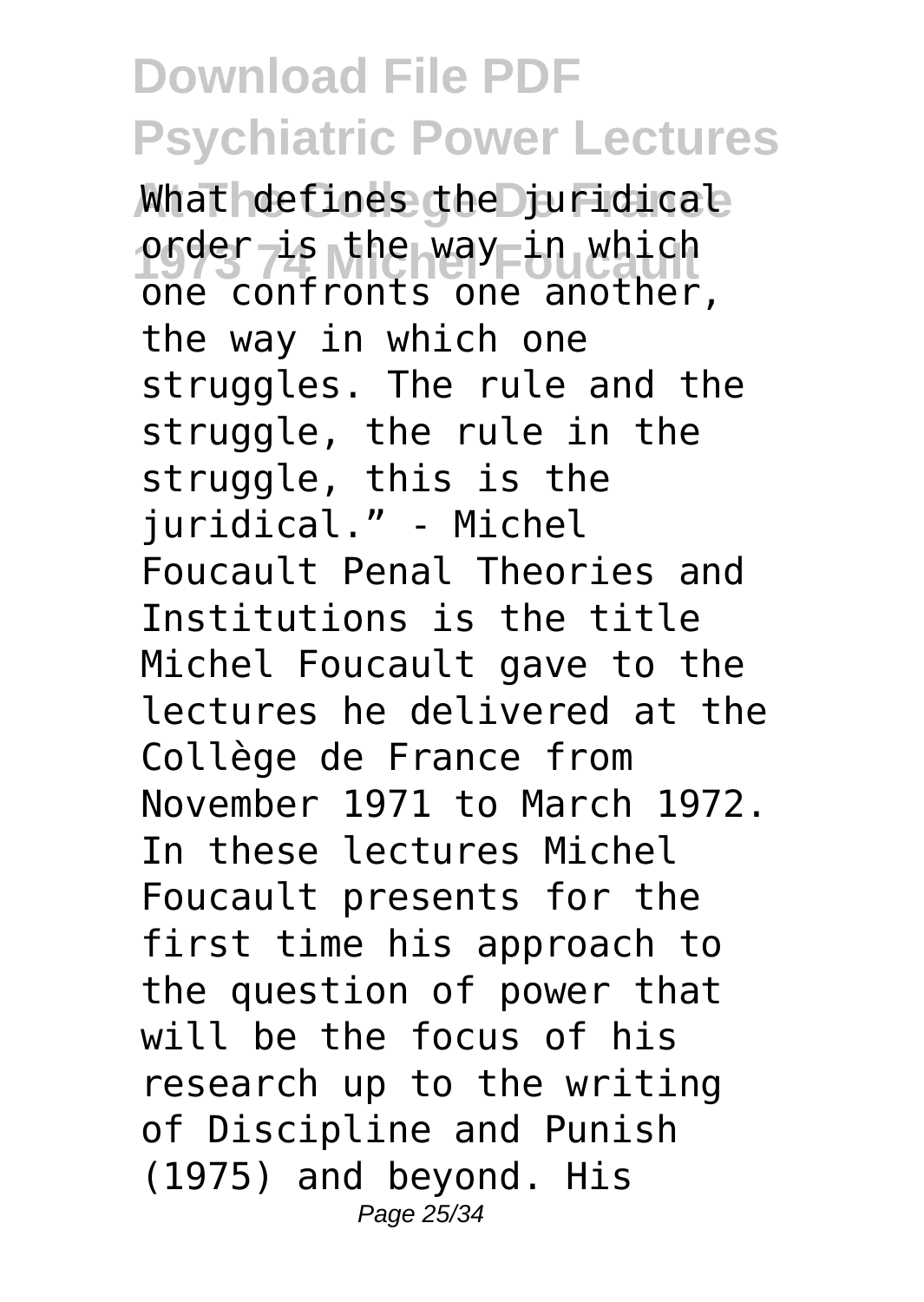analysis starts with ance detailed account of cault Richelieu's repression of the Nu-pieds revolt (1639-1640) and then goes on to show how the apparatus of power developed by the monarchy on this occasion breaks with the system of juridical and judicial institutions of the Middle Ages and opens out onto a "judicial State apparatus", a "repressive system", whose function is focused on the confinement of those who challenge its order. Michel Foucault systemizes the approach of a history of truth on the basis of the study of "juridico-political matrices" that he had begun Page 26/34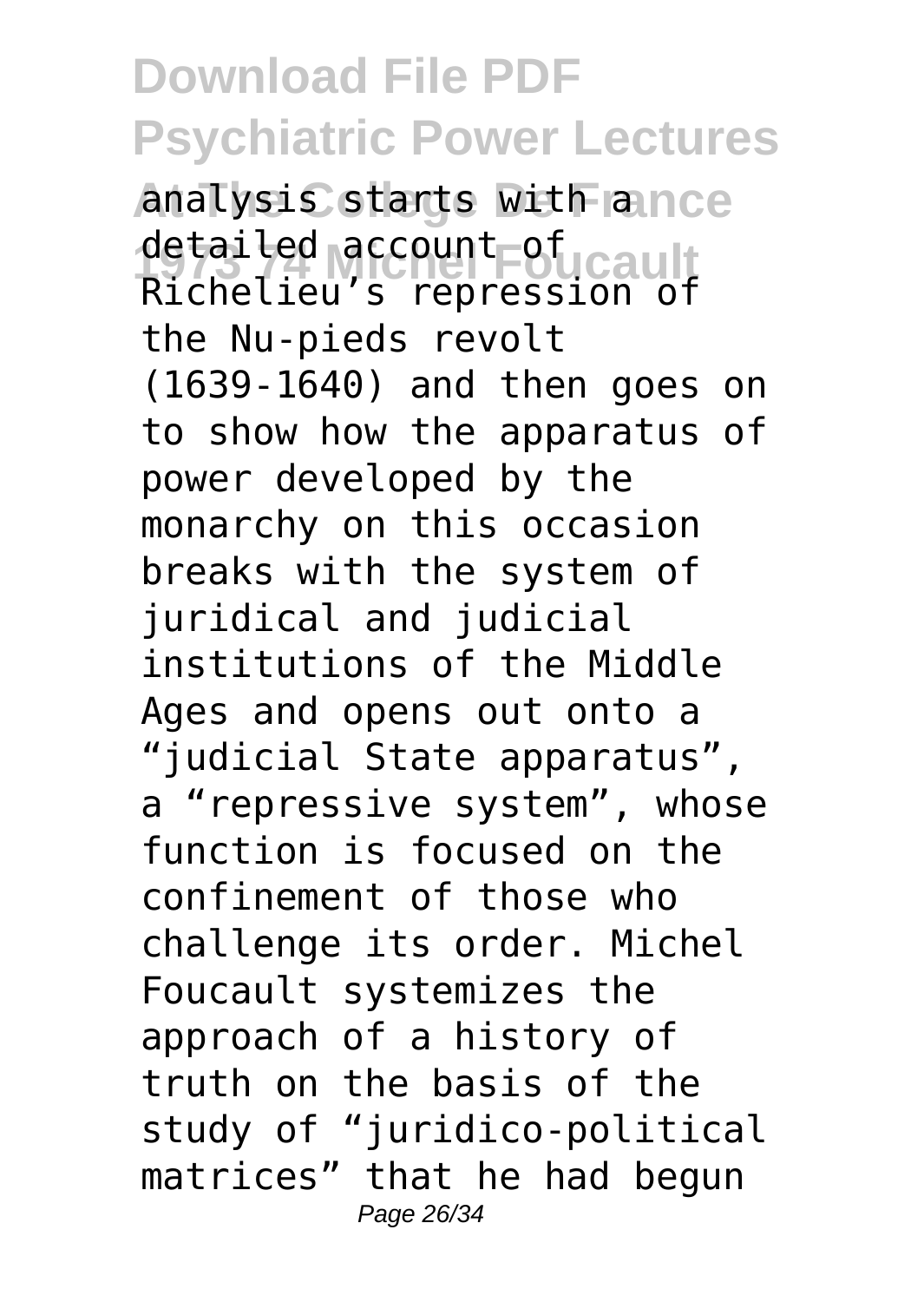**At The College De France** in the previous year's **1973 74 Michel Foucault** Will to Know) and which is lectures (Lectures on the at the heart of the notion of "knowledge-power". In these lectures Foucault develops his theory of justice and penal law. The appearance of this volume marks the end of the publication of the series Foucault's courses at the Collège de France (the first volume of which was published in 1997).

On 26 August 1974, Michel Foucault completed work on Discipline and Punish, and on that very same day began writing the first volume of The History of Sexuality. A Page 27/34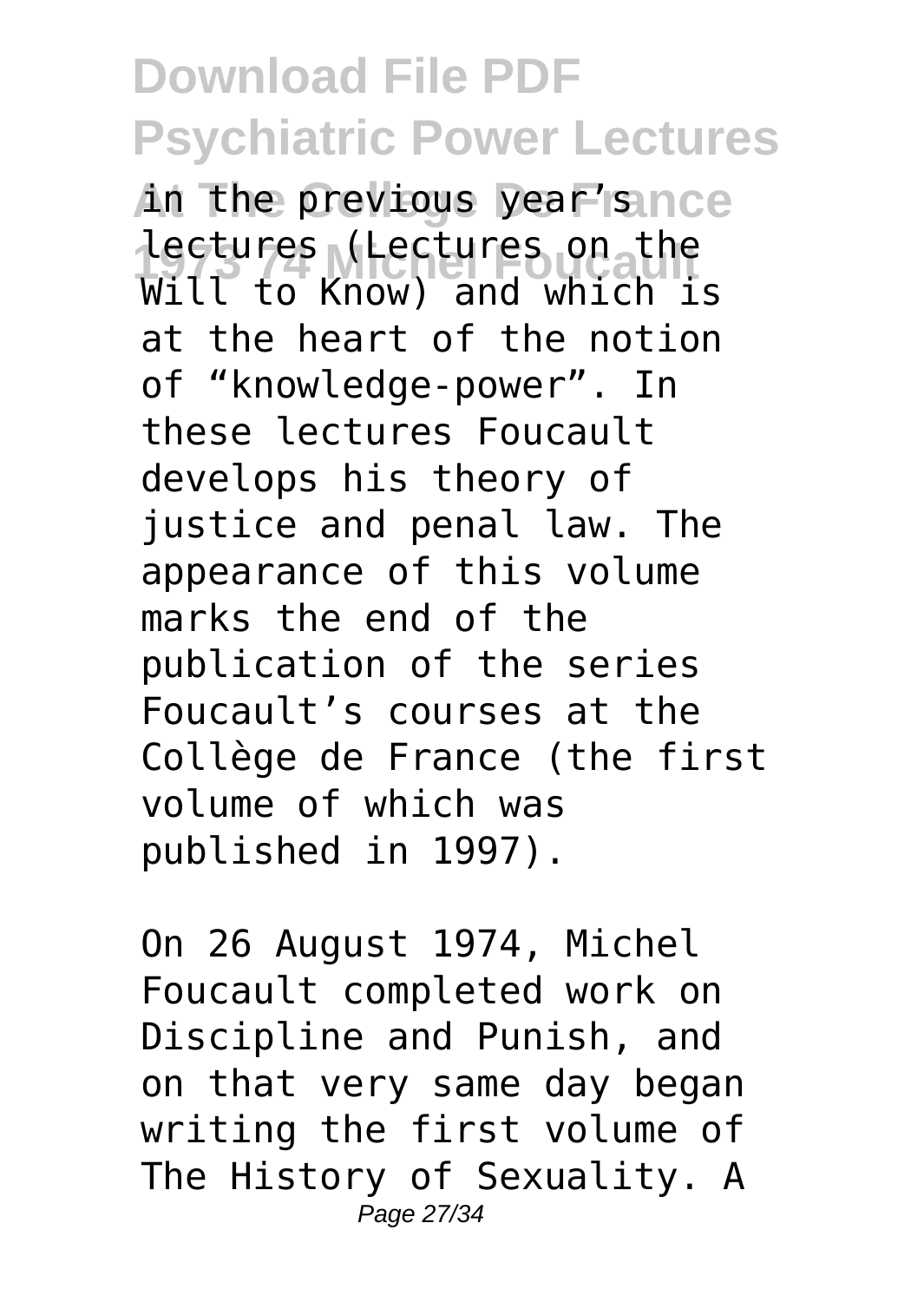**At The College De France** little under ten years **1ater, on 25 June 1984, ltd.** shortly after the second and third volumes were published, he was dead. This decade is one of the most fascinating of his career. It begins with the initiation of the sexuality project, and ends with its enforced and premature closure. Yet in 1974 he had something very different in mind for The History of Sexuality than the way things were left in 1984. Foucault originally planned a thematically organised series of six volumes, but wrote little of what he promised and published none of them. Instead over the Page 28/34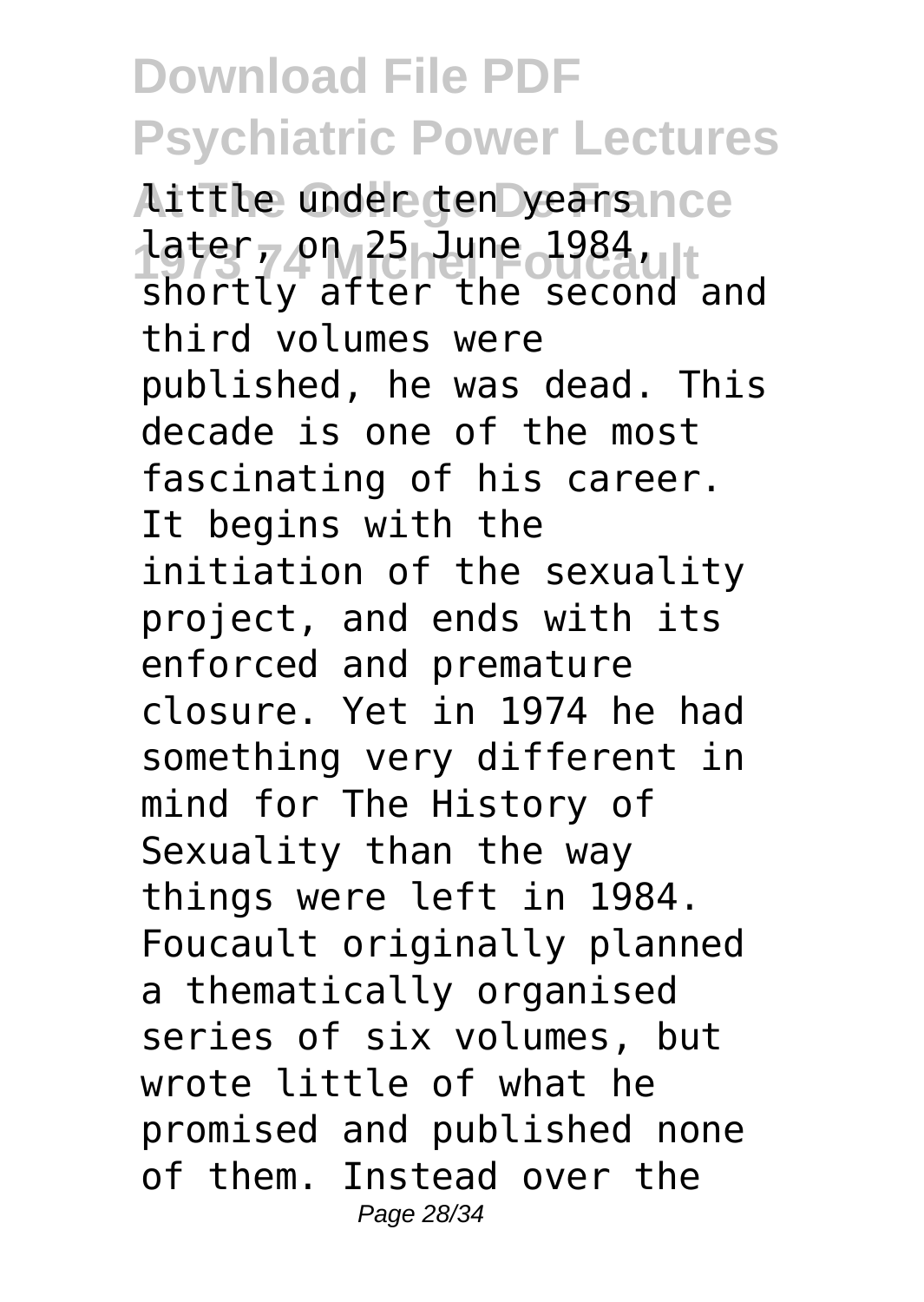course of the next decade he took his work in very ault different directions, studying, lecturing and writing about historical periods stretching back to antiquity. This book offers a detailed intellectual history of both the abandoned thematic project and the more properly historical version left incomplete at his death. It draws on all Foucault's writings in this period, his courses at the Collège de France and lectures elsewhere, as well as material archived in France and California to provide a comprehensive overview and synthetic account of Page 29/34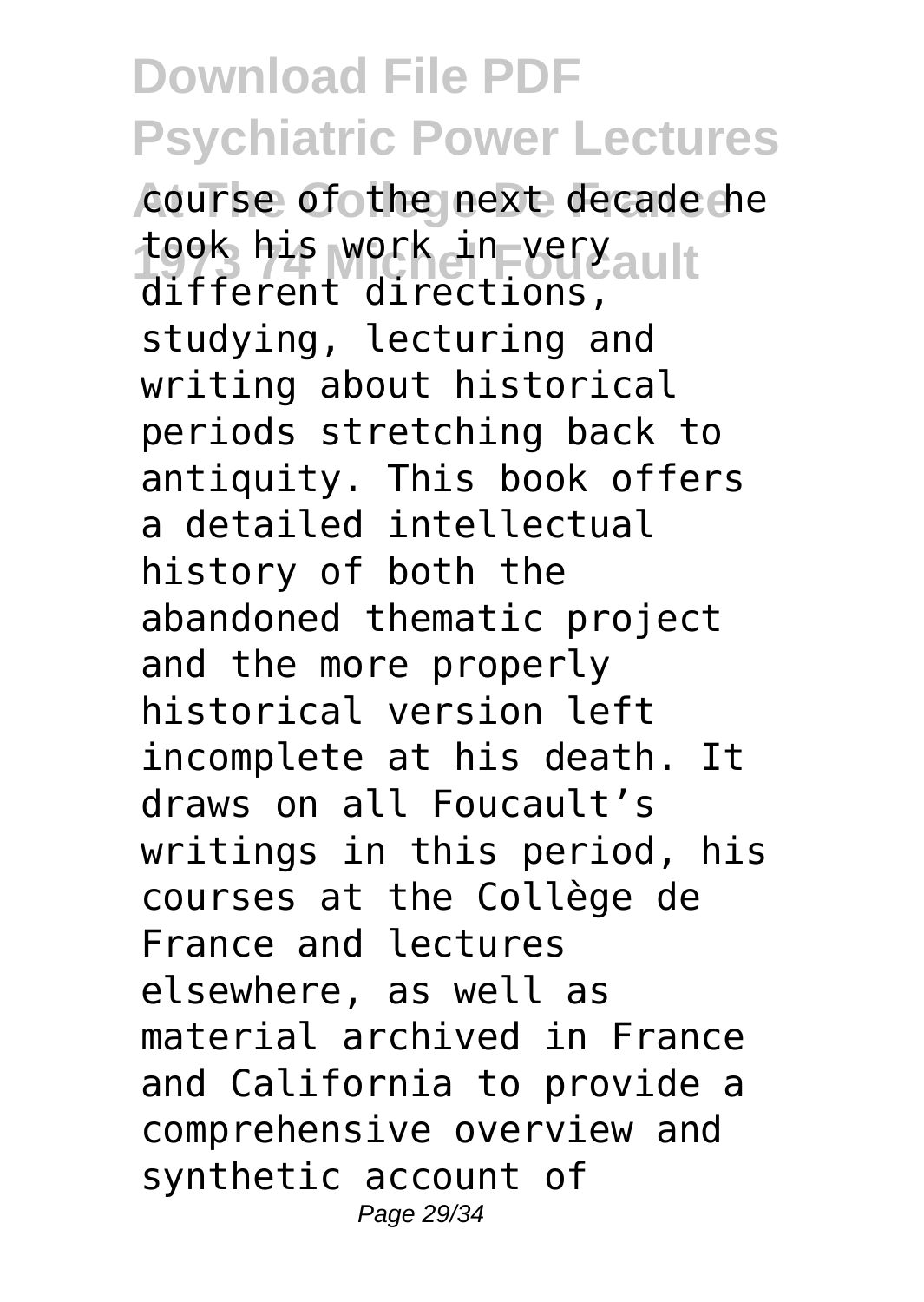**Download File PDF Psychiatric Power Lectures** Foucault's last decade.nce **1973 74 Michel Foucault** "The working hypothesis is this: it is true that sexuality as experience is obviously not independent of codes and systems of prohibitions, but it needs to be recalled straightaway that these codes are astonishingly stable, continuous, and slow to change. It needs to be recalled also that the way in which they are observed or transgressed also seems to be very stable and very repetitive. On the other hand, the point of historical mobility, what no doubt change most often, what are most fragile, are Page 30/34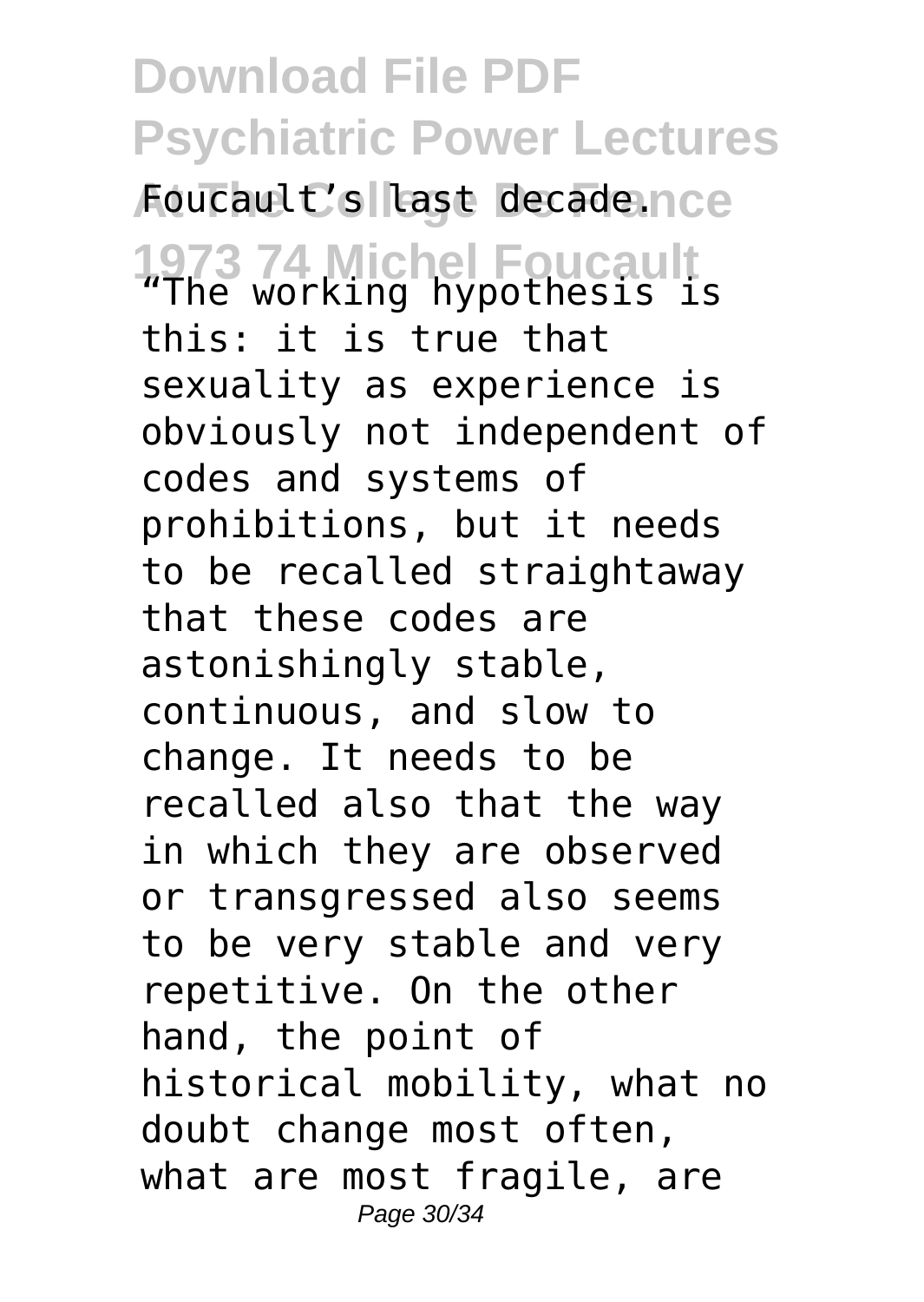modalities of experience." -Michel Foucault In 1981<br>Eaucault delivered Cour Foucault delivered a course of lectures which marked a decisive reorientation in his thought and of the project of a History of Sexuality outlined in 1976. It was in these lectures that arts of living became the focal point around which he developed a new way of thinking about subjectivity. It was also the moment when Foucault problematized a conception of ethics understood as the patient elaboration of a relationship of self to self. It was the study of the sexual experience of the Ancients that made these new Page 31/34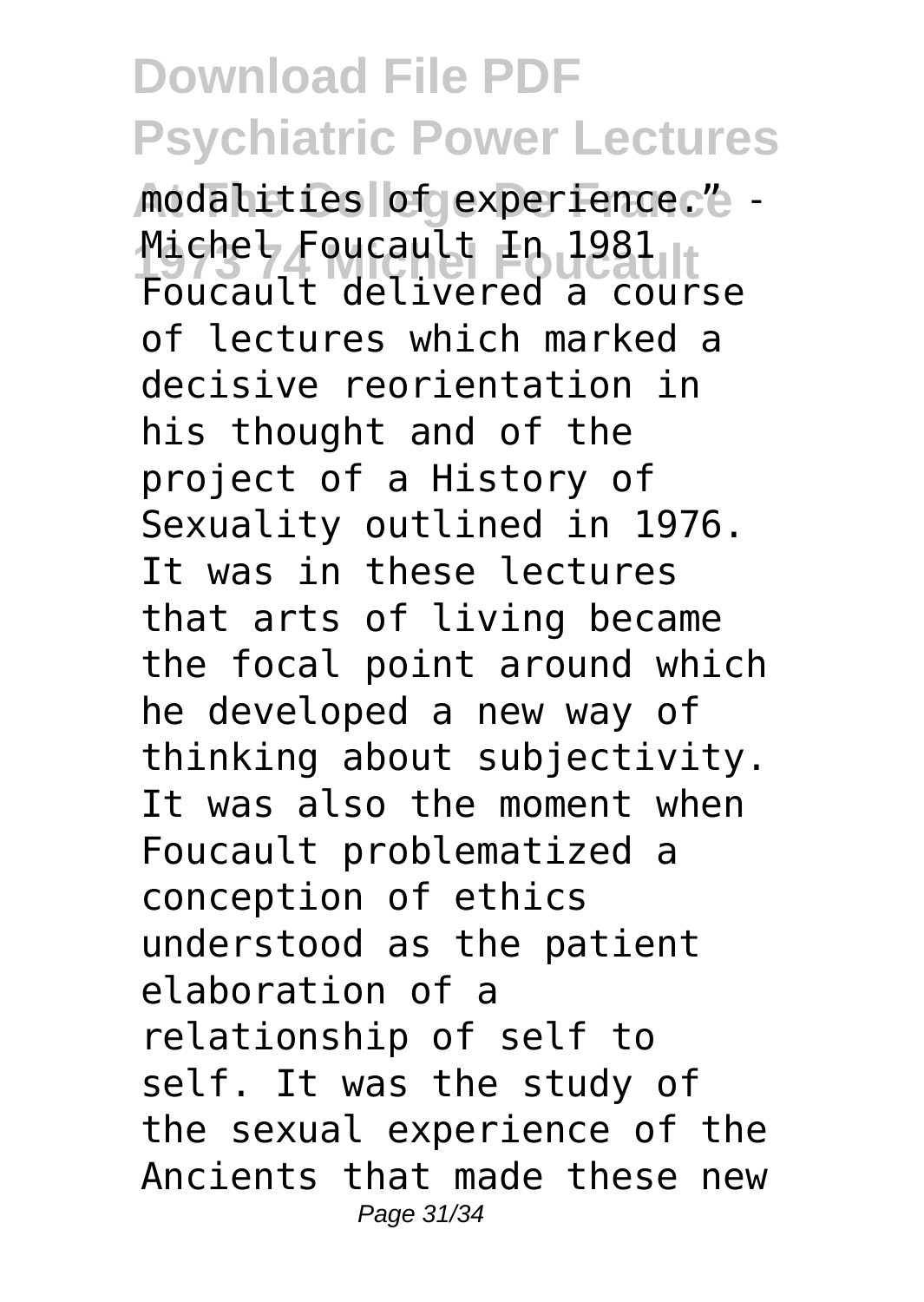conceptual developments<sub>1Ce</sub> possible. Within this<br>frame.org framework, Foucault examined medical writings, tracts on marriage, the philosophy of love, or the prognostic value of erotic dreams, for evidence of a structuration of the subject in his relationship to pleasures (aphrodisia) which is prior to the modern construction of a science of sexuality as well as to the Christian fearful obsession with the flesh. What was actually at stake was establishing that the imposition of a scrupulous and interminable hermeneutics of desire was the invention of Christianity. But to do this Page 32/34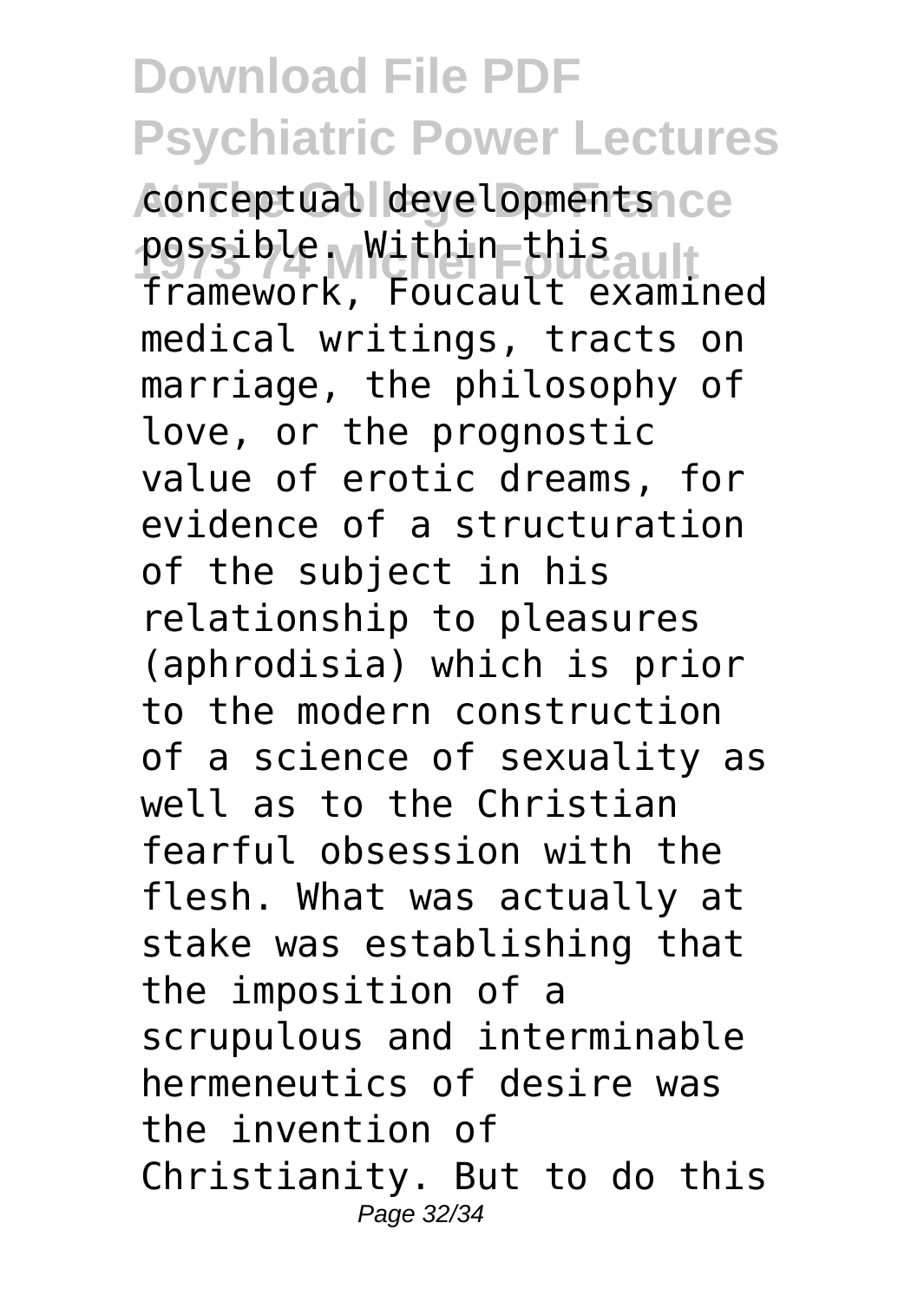it was necessary to France establish the irreducible specificity of ancient techniques of self. In these lectures, which clearly foreshadow The Use of Pleasures and The Care of Self, Foucault examines the Greek subordination of gender differences to the primacy of an opposition between active and passive, as well as the development by Imperial stoicism of a model of the conjugal bond which advocates unwavering fidelity and shared feelings and which leads to the disqualification of homosexuality.